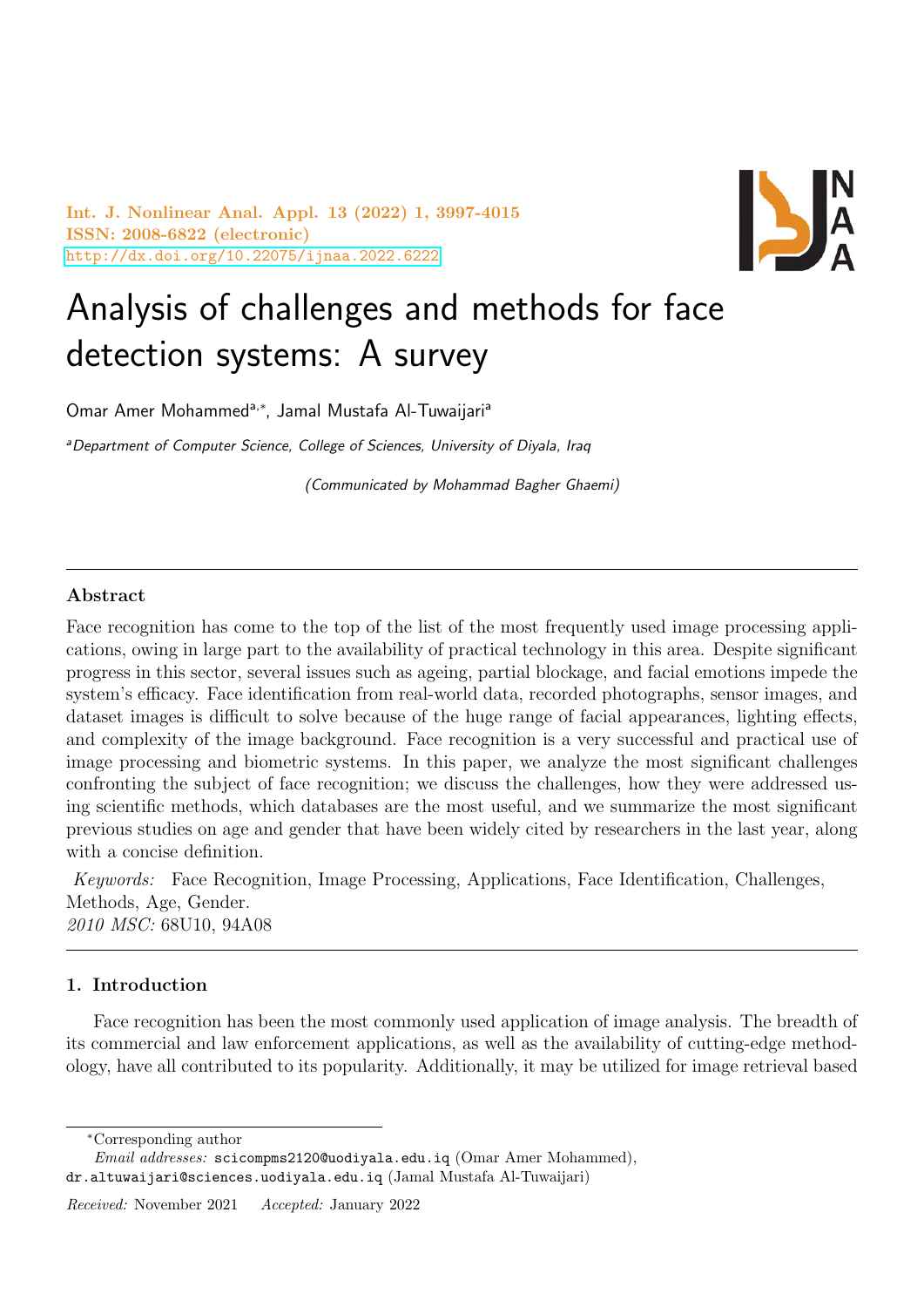on content, video coding, video conference, crowd monitoring, and intelligent human-computer interactions [\[35\]](#page-17-0). Face detection is computer technology for detecting human faces in digital photographs. It is utilized in a variety of applications [\[28\]](#page-17-1). Face detection and recognition have developed into a very active and significant area of image processing research. The bulk of current face detection algorithms focused on frontal human face identification and face recognition being a well-studied issue in computer vision [\[57\]](#page-18-0).

Face recognition is a challenging vision issue with several practical applications, including identity verification, intelligent visual surveillance, and automated immigration screening systems [\[34\]](#page-17-2). According to numerous application scenarios, recognizing aces in real-world applications remains a challenging process [\[42\]](#page-17-3). The underlying reason is that the face is a non-rigid entity that exhibits a broad range of looks owing to its variety of facial expressions, ages, angles, and, most importantly, light intensities. Detection and identification of human faces in digital photographs is an area of computer science that uses computer technology. It may be used in a variety of ways [\[39\]](#page-17-4).

Face detection and recognition have developed into a very active and significant area of image processing research. The bulk of current face detection algorithms focused on frontal human face identification and face recognition being a well-studied issue in computer vision [\[61\]](#page-18-1). Face recognition is a difficult visual problem that impacts many practical applications, such as identity verification, intelligent visual surveillance, and automated immigration processing systems. Face recognition is still a difficult problem [\[29\]](#page-17-5). The underlying reason is that the face is a non-rigid object that exhibits a broad diversity of looks owing to the variety of facial expressions, ages, angles, and, most importantly, light intensities. Additionally, various factors, like occlusions and locations, continue to impact the capacity to recognize faces [? ].

Face detection algorithms may be classified into two basic and significant types: deep learning and machine learning [\[56\]](#page-18-2). Each kind comprises a variety of algorithms that can identify and recognize the face, but deep learning is the most extensively used idea [\[51\]](#page-18-3). An artificial intelligence (AI) technique called deep learning is used to mimic the way humans learn. Data science's subject of deep learning includes statistics and predictive modeling [\[55\]](#page-18-4). The process of collecting, analyzing, and interpreting large amounts of data is made much more efficient and straightforward for data scientists thanks to this tool [\[57\]](#page-18-0).

They detect and find people's faces in a photo or sequence of photographs. Faces aren't required in photos; however, they may come with intricate backdrops. Humans can instantly discern facial features and other elements in an image, but computers have difficulty doing so [\[47\]](#page-17-6). Face detection is primarily concerned with distinguishing between actual faces and objects that do not have faces on them. It may be used for teleconferencing, tagging, Face Recognition, facial feature identification, gender recognition, automation of cameras, video surveillance systems, and gesture recognition. Face detection is a must for all of these applications, especially face recognition [\[37\]](#page-17-7).

#### 2. Face System Modes

Face technology is supposed to recognize faces in photos and videos automatically. It has two modes of operation [\[45,](#page-17-8) [53\]](#page-18-5):

- Face Verification (Or Authentication)
- Face Identification (Or Recognition).

A query face image is compared to a template face image that accurately portrays the individual whose identity is being confirmed. Face recognition compares a query face to all of the database's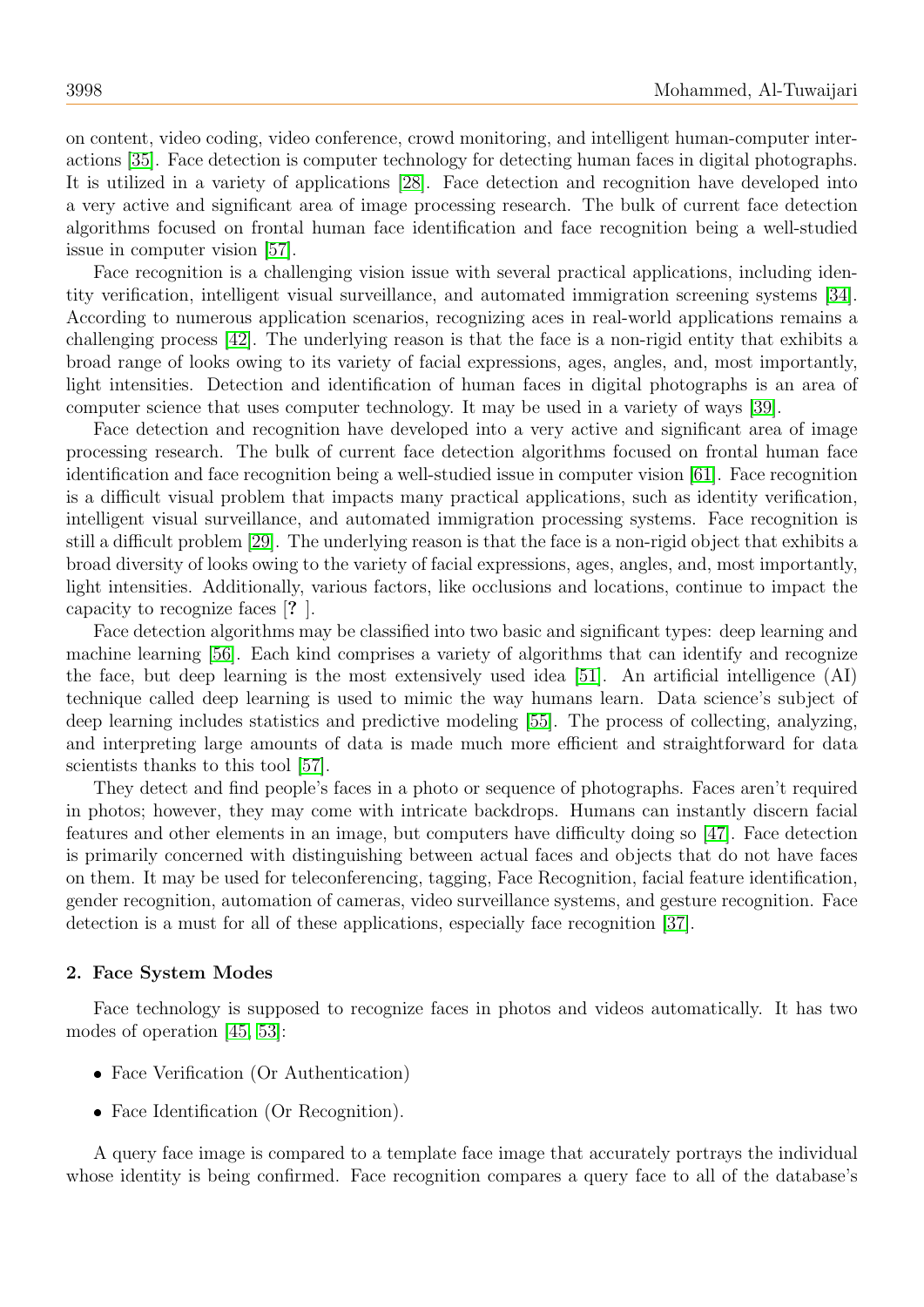templates using one-to-many matches. Checking watch lists is a type of one-to-few match (figure [1\)](#page-2-0), in which the query face is compared to a list of suspects.

<span id="page-2-0"></span>

Figure 1: Face System Modes [\[26\]](#page-17-9).

Biometric techniques and algorithms are not novel verification approaches. Several years ago, Babylonian monarchs utilized clay fingerprints to verify legitimacy. Egyptians employed physical traits such as hand length or half arm [\[50\]](#page-18-6). Holistic, feature-based, and hybrid face-recognition algorithms exist. When using holistic face recognition algorithms, they consider the correlations between images and the overall structure of the images [\[46\]](#page-17-10). As shown in figure [2.](#page-2-1)

<span id="page-2-1"></span>

Figure 2: Face Recognition System General [\[18\]](#page-16-0).

In terms of the general structure of the facet system, there are two major groups of techniques: deep learning (DL) and machine learning (ML). DL incorporates feature extraction and classification, whereas ML includes just feature extraction [\[52\]](#page-18-7).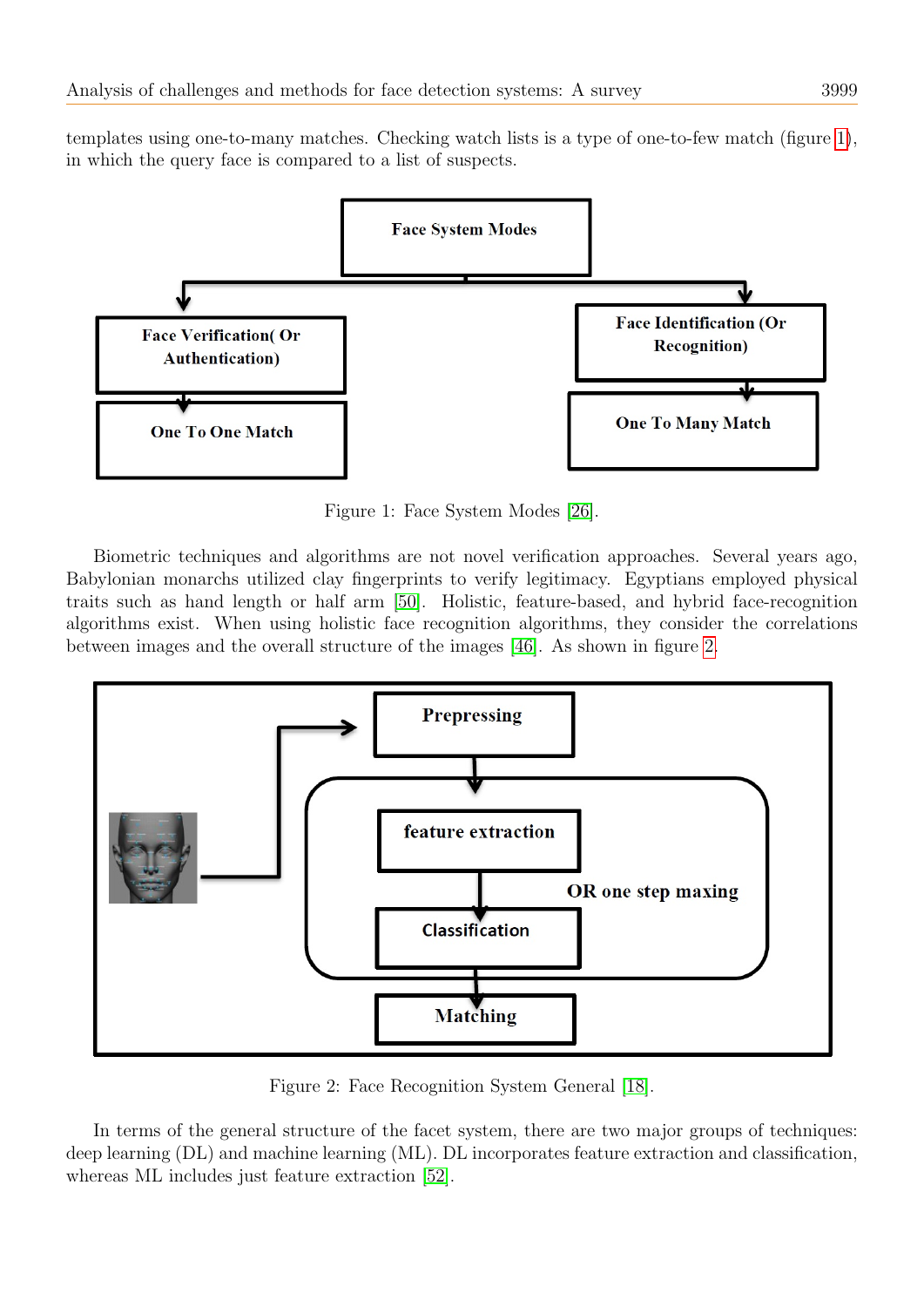<span id="page-3-0"></span>Table [1](#page-3-0) illustrates the differences between the two kinds of systems:

| NO | Supervisor | $Un-$      | clustering  | Classification Complexity Traditional Developer advanced |   |             |             |
|----|------------|------------|-------------|----------------------------------------------------------|---|-------------|-------------|
|    |            | Supervisor |             |                                                          |   |             |             |
|    | ⋉          |            | $\boxtimes$ |                                                          | X |             |             |
| МL |            | X          |             | X                                                        |   | $\boxtimes$ | $\boxtimes$ |

Table 1: Different Between Deep And Machine Learning System ??.

<span id="page-3-1"></span>Table [2](#page-3-1) summarizes the most notable distinctions between machine learning and deep learning:

| Table 2: Fames Key Differences Between Machine Learning And Deep. |  |  |  |  |  |  |  |  |
|-------------------------------------------------------------------|--|--|--|--|--|--|--|--|
|-------------------------------------------------------------------|--|--|--|--|--|--|--|--|

| RF                                                                                                                                                                  | <b>Key Name</b>   | Description                                                              |
|---------------------------------------------------------------------------------------------------------------------------------------------------------------------|-------------------|--------------------------------------------------------------------------|
| [27]                                                                                                                                                                | Human Involvement | Machine learning requires a higher level of ongoing human participa-     |
|                                                                                                                                                                     |                   | tion to deliver results. While deep learning requires more effort to set |
|                                                                                                                                                                     |                   | up, it requires relatively little interaction once it is running.        |
| [40]                                                                                                                                                                | Hardware          | Deep learning systems demand significantly more powerful hardware        |
|                                                                                                                                                                     |                   | and resources than machine learning systems operated on ordinary         |
|                                                                                                                                                                     |                   | computers. A rise in the utilization of graphics processing units can    |
|                                                                                                                                                                     |                   | be attributed to the rising demand for power. As a result of GPU         |
|                                                                                                                                                                     |                   | thread parallelism, high bandwidth memory and the ability to disguise    |
|                                                                                                                                                                     |                   | memory transfer latency (delays) are both advantages (the ability of     |
|                                                                                                                                                                     |                   | many operations to run efficiently at the same time).                    |
| [59]                                                                                                                                                                | Time              | Automated machine learning systems are simple to implement, but          |
|                                                                                                                                                                     |                   | their results may be less than satisfactory. Deep learning systems re-   |
|                                                                                                                                                                     |                   | quire a long time to get up and running, but they may deliver benefits   |
|                                                                                                                                                                     |                   | practically immediately (although the quality is likely to improve over  |
|                                                                                                                                                                     |                   | time as more data becomes available).                                    |
| [31]                                                                                                                                                                | Approach          | Linear regression and other well-known algorithms are used in ma-        |
|                                                                                                                                                                     |                   | chine learning, which often needs organized data. There are many         |
|                                                                                                                                                                     |                   | different types of neural networks that are used in deep learning. It    |
|                                                                                                                                                                     |                   | can handle a lot of unstructured information.                            |
| $[5] % \includegraphics[width=1\textwidth]{images/TrDiM-Architecture.png} \caption{The image shows the number of three different ways.} \label{TrDiM-Architecture}$ | Applications      | Machine learning is already being used in places like the bank and       |
|                                                                                                                                                                     |                   | doctor's office, so don't worry. Deep learning technology makes it       |
|                                                                                                                                                                     |                   | possible to create more complicated and autonomous programs, like        |
|                                                                                                                                                                     |                   | self-driving cars and surgical robots.                                   |
| [58]                                                                                                                                                                | General Structure | Steps In ML (load dataset, Feature extraction, Classification, output)   |
|                                                                                                                                                                     |                   | Steps In DL (load dataset, [Feature extraction and Classification],      |
|                                                                                                                                                                     |                   | output)                                                                  |

# 3. Background Problem Domain

The following is a table [3](#page-4-0) showing the range of problems that face recognition systems suffer from, and they are the most famous problems that researchers have worked on: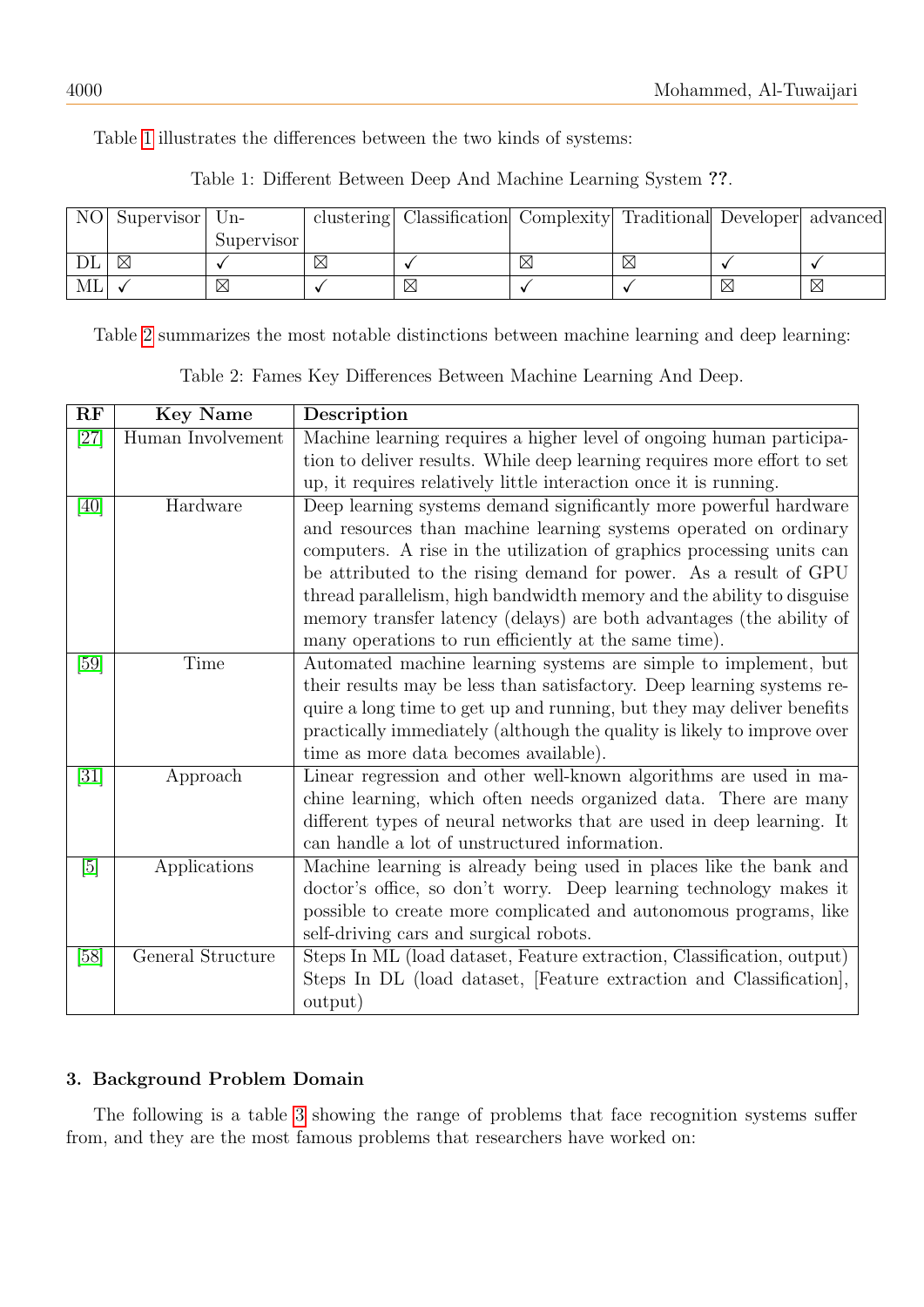<span id="page-4-0"></span>

| RF   | Problem           | <b>Domain Description</b>                                                  |
|------|-------------------|----------------------------------------------------------------------------|
| [12] | Dimensional image | Faces are difficult to distinguish from patterns in the visual field. When |
|      |                   | it comes to identifying a three-dimensional item like a face, though,      |
|      |                   | a two-dimensional picture is the best way to go (three-dimensional         |
|      |                   | images, e.g., obtained from a laser, may also be used).                    |
| [63] | Configuration     | The face is a non-rigid object, and its appearance is frequently modified  |
|      |                   | due to diverse facial expressions, varying ages, variable perspectives,    |
|      |                   | and, most significantly, varying light intensities.                        |
| [56] | Factors           | Face identification and recognition in real-world surveillance films are   |
|      |                   | difficult because faces can be impacted in video streams by fluctuations   |
|      |                   | in lighting and posture. Additionally, some input photos may have          |
|      |                   | interference elements such as noise, significantly hindering the face      |
|      |                   | identification process.                                                    |
| [32] | COVID-19          | The coronavirus disease (COVID-19) is a catastrophe on a scale never       |
|      |                   | seen before, resulting in a large number of fatalities and security con-   |
|      |                   | To help prevent the transmission of coronavirus, individuals<br>cerns.     |
|      |                   | frequently wear masks. This makes facial identification extremely dif-     |
|      |                   | ficult, as some features of the face are obscured.                         |
| [19] | Touching          | Inadequate security is becoming a problem for traditional biometric        |
|      |                   | systems that rely on passwords or fingerprints to transmit COVID-19        |
|      |                   | (Face recognition is safer without the need to touch any device).          |
| [15] | Mask              | A masked face has the following side effects: Masks are used by crimi-     |
|      |                   | nals and robbers to hide their identities. Masking a substantial section   |
|      |                   | of a person's face increases the difficulty of community access control    |
|      |                   | and face authentication.                                                   |

# 4. Challenges

There are many challenges that researchers have faced in the subject of Face systems, and the following is a table [4](#page-5-0) that shows the most important challenges:

# 5. Applications Domains

Previously used techniques nowadays, industry incorporates face recognition research into cuttingedge technology development for commercial use, as seen in table [5](#page-6-0) below the application domain.

Research has shown that facial recognition technology is already being used in various applications, including border crossings and access to scarce resources that are considered high-risk. On the other hand, other application domains have yet to see the utilization of facial recognition. Face recognition technology's possible application areas can be summarized as follows:

- 1. The goal of automated surveillance is to recognize and track people [\[24\]](#page-17-15).
- 2. Closed-circuit television (CCTV) networks might use face recognition technology to assist in finding missing children and others and track down offenders who are already on the loose [\[36\]](#page-17-16).
- 3. A search of image databases of licensed drivers is one example of a picture database study [\[44\]](#page-17-17).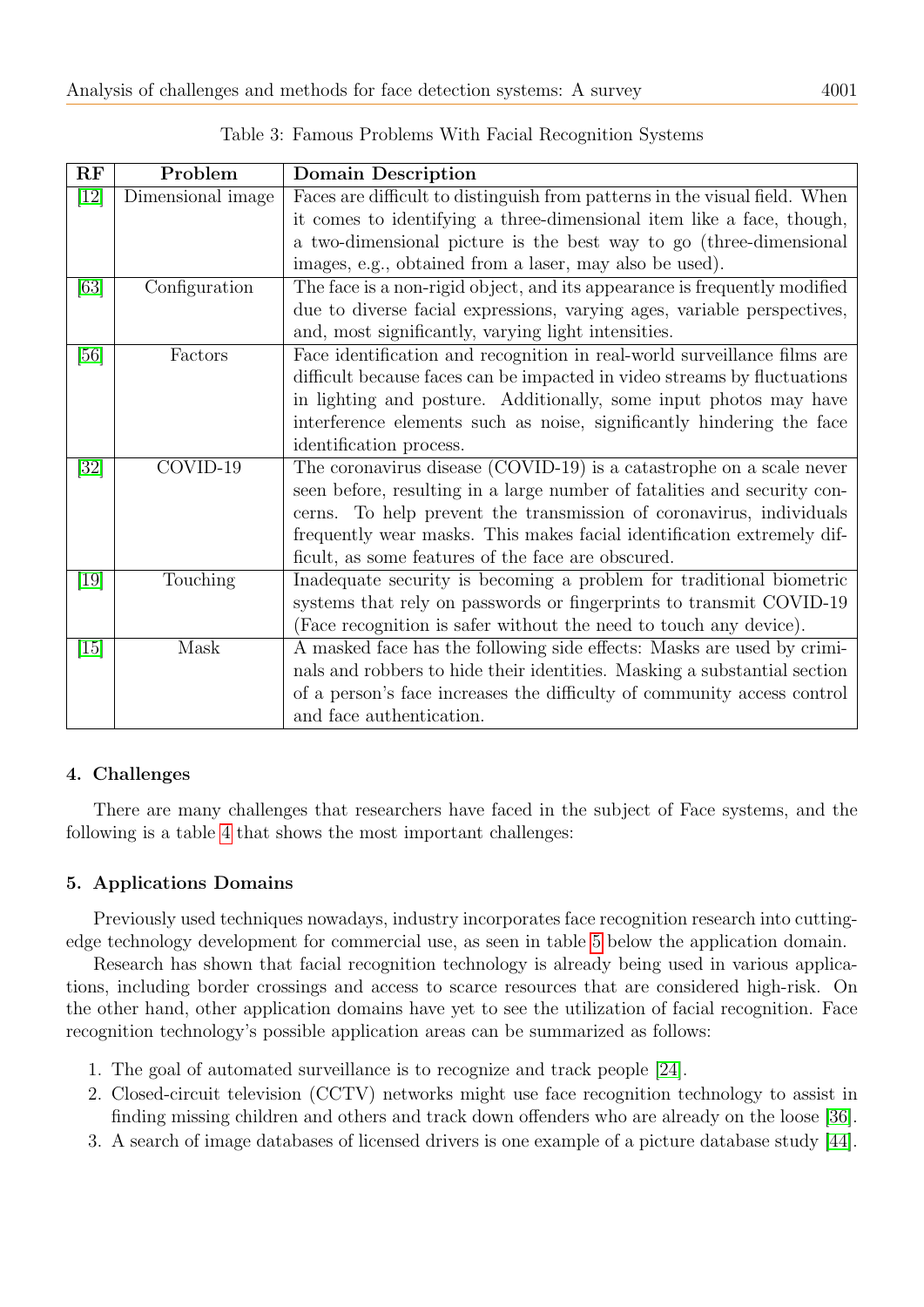| RF                | <b>Challenges</b>                                                              | Description                                                                                                                                                                                                                  | Image |
|-------------------|--------------------------------------------------------------------------------|------------------------------------------------------------------------------------------------------------------------------------------------------------------------------------------------------------------------------|-------|
| $\overline{[42]}$ | Pose variations                                                                | Head motions, such as egocentric<br>rotation angles or camera point of<br>view changes, can result in significant<br>changes in facial look and/or form, as<br>well as intra-subject face differences.                       |       |
| [61]              | Structured elements/<br>occlusions<br>$(pres-$<br>$\text{ence}/\text{absence}$ | It's possible that intra-subject vari-<br>ability in facial pictures is caused by<br>a lack of anatomical traits or the<br>presence of occlusions such as beards<br>or mustache caps, or sunglasses.                         | (c)   |
| $\left[ 7\right]$ | Facial<br>expression<br>changes                                                | Changes in facial expressions caused<br>by changing emotional states may re-<br>sult in even more variation in facial<br>expressions.                                                                                        |       |
| $\overline{[28]}$ | Ageing of the face                                                             | Another reason for changes in the hu-<br>man face's appearance could be age.                                                                                                                                                 |       |
| [4]               | illumination<br>Varying<br>conditions                                          | Large changes in light can have<br>a detrimental effect on the perfor-<br>mance of systems. Face identifica-<br>tion and recognition become far more<br>difficult when the backdrop or fore-<br>ground illumination is weak. |       |
| [30]              | Modality and image<br>resolution                                               | The clarity and resolution of the face<br>image and the setup and mode of the<br>digital hardware used to record the<br>face are other often utilized perfor-<br>mance parameters.                                           |       |

| Table 4: Important Challenges |  |
|-------------------------------|--|
|                               |  |

- <span id="page-5-0"></span>4. Human-computer interfaces can adapt to different multimedia settings (as a component of omnipresent or context-aware systems, monitoring children's or senior citizens' behavior, identifying and analyzing consumers' requirements) [\[11\]](#page-16-7).
- 5. Face recognition may be used in airport boarding gates to filter passengers for further investigation [\[15\]](#page-16-4).
- 6. Sketch-based face reconstruction is a method used by law enforcement agencies worldwide to help crime witnesses figure out how to make likenesses of faces [\[20\]](#page-17-19).
- 7. Forensic artists are frequently utilized in conjunction with eyewitnesses to create a drawing of the individual who committed the crime based on the information provided by the witness [\[23\]](#page-17-20).
- 8. Face spoofing and ant spoofing are ways to get into facilities or services by using a picture or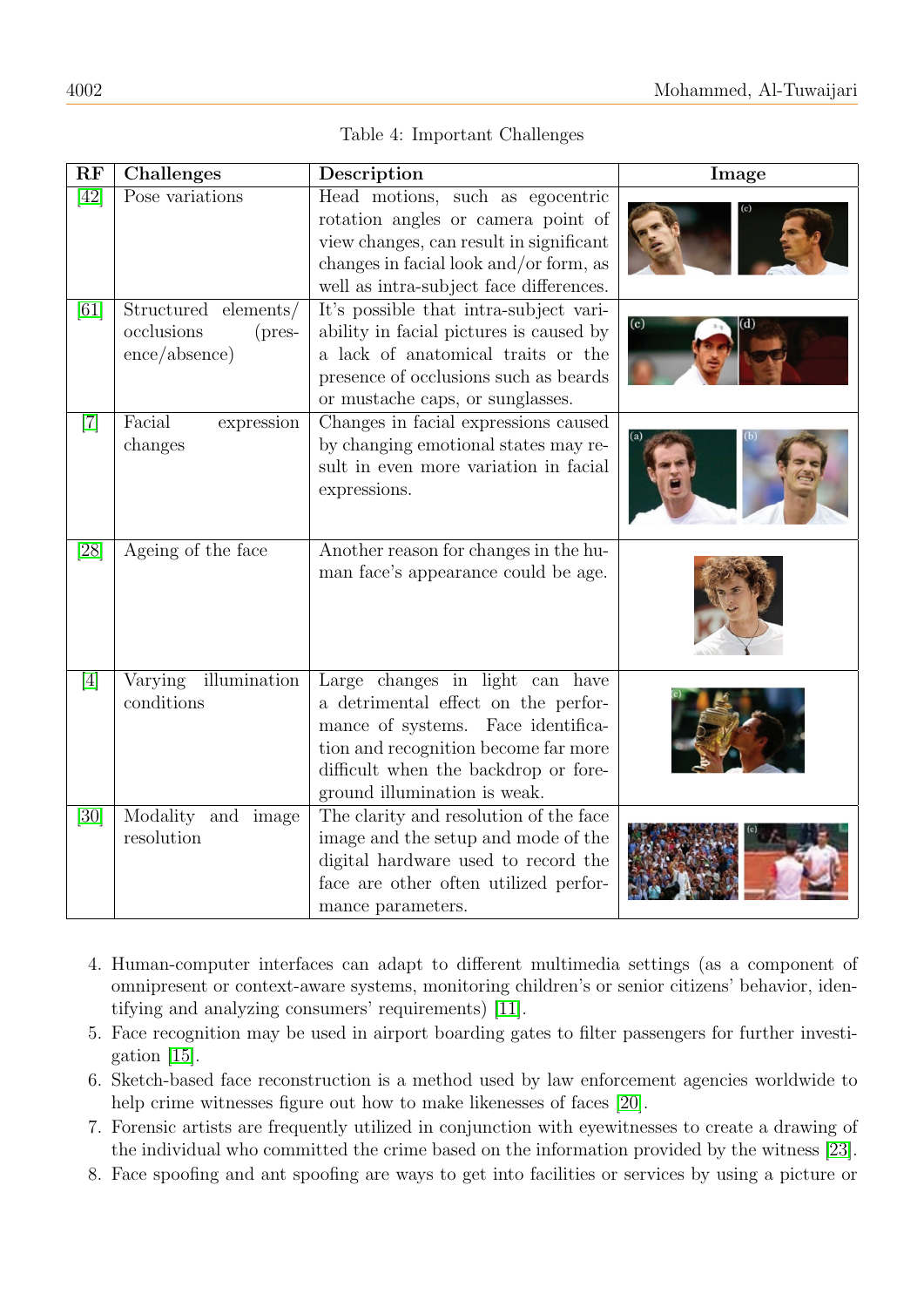<span id="page-6-0"></span>

| <b>RF</b> | APP        | Description                                                                        |
|-----------|------------|------------------------------------------------------------------------------------|
| [4]       | Security   | According to organizations like Aurora, facial recognition is one of the most      |
|           |            | powerful biometric techniques for security objectives, including airport passen-   |
|           |            | ger management, passport recreation, border control, and highly secure access      |
|           |            | control. And the Fames app is a master card facial recognition software.           |
| [61]      | Multimedia | On social media platforms such as Facebook, Google, and Yahoo!, various            |
|           |            | collaborative programs are accessible. Snapchat, for example, requires the us-     |
|           |            | age of a mobile device. Daily, 200 million people use Snapchat, making it          |
|           |            | the world's most popular image messaging and multimedia app. Text, draw-           |
|           |            | ing, and filters may customize Snap camera photographs and movies. With            |
|           |            | Snapchat's Lens and Memories features, users can apply real-time effects to        |
|           |            | their images and search for material by date or by utilizing location recognition  |
|           |            | algorithms.                                                                        |
| [32]      | Medical    | Face recognition is the best security available for preserving patient information |
|           |            | and authenticating identification in healthcare.                                   |

Table 5: Application Domain Of Face System

video of an authorized person's face. As a result, spoofing attacks use fake biometric features to get into resources that are protected by a biometric authentication system [\[17\]](#page-16-8).

The majority of devices now use a basic user interface entirely controlled by the user's active instructions. Certain gadgets can detect their surroundings and collect data about the physical environment and the people in their vicinity. Recognizing people's identities in close proximity to a device is a vital function of smart gadgets that increase human awareness. It is being implemented in a range of smartphones with varying outcomes. When used with other biometrics, it is necessary to account for face recognition's passive nature [\[4\]](#page-16-6).

## 6. Common Methods

<span id="page-6-1"></span>There are several components to the face recognition system, and the algorithms may be classified into two broad categories, as seen in the accompanying diagram (figure [3\)](#page-6-1):



Figure 3: Face Recognition System Subdivisions

Face recognition is a difficult but fascinating topic that has drawn researchers from various fields, such as psychology, pattern recognition, artificial neural networks, machine learning, and computer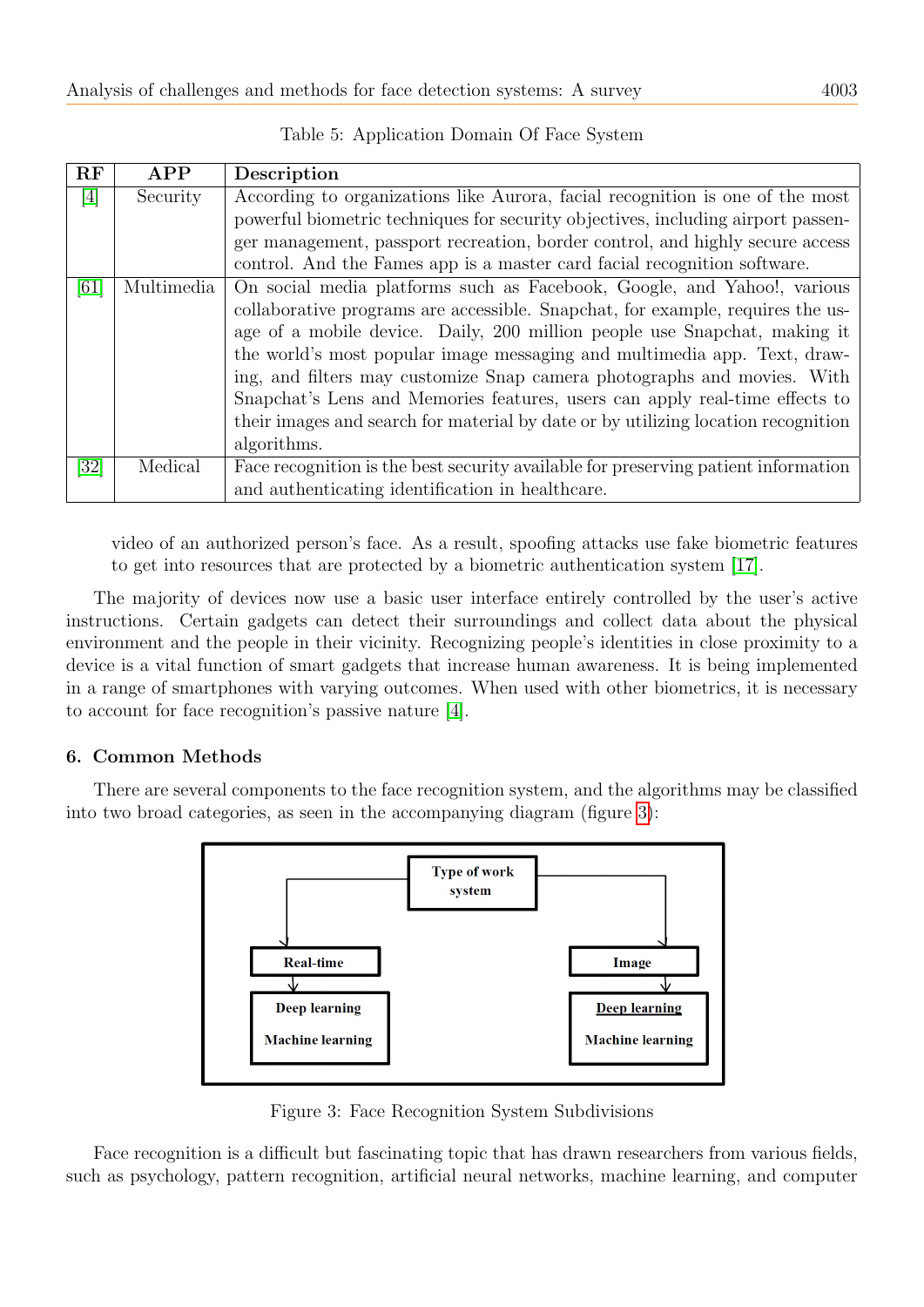<span id="page-7-0"></span>graphics. It's possible to recognize a person's face using these methods. Table [6](#page-7-0) shows the following information:

| RF    | <b>Type</b>                              | Description                                                                                                                                                                                                                                                                                                                                                                                                                                                                                                                                                                                                                                                                                                                                                                                                                         |
|-------|------------------------------------------|-------------------------------------------------------------------------------------------------------------------------------------------------------------------------------------------------------------------------------------------------------------------------------------------------------------------------------------------------------------------------------------------------------------------------------------------------------------------------------------------------------------------------------------------------------------------------------------------------------------------------------------------------------------------------------------------------------------------------------------------------------------------------------------------------------------------------------------|
| $[4]$ | Holistic Matching Methods                | The face capture system analyzes the complete face as a<br>source of information. There are a number of holistic tech-<br>niques, such as eigen faces, principal component analysis, lin-                                                                                                                                                                                                                                                                                                                                                                                                                                                                                                                                                                                                                                           |
|       |                                          | ear discriminant analysis, and independent component anal-<br>ysis.                                                                                                                                                                                                                                                                                                                                                                                                                                                                                                                                                                                                                                                                                                                                                                 |
| $[7]$ | Feature-based<br>(structural)<br>Methods | Their technique treats the recognition of faces as a two-<br>dimensional issue. And they differ in their phases (a well-<br>known example of an eigenface-based method is the core con-<br>cept of employing censored data, such as (PCA).                                                                                                                                                                                                                                                                                                                                                                                                                                                                                                                                                                                          |
| [58]  | <b>Hybrid Methods</b>                    | Hybrid face recognition systems combine holistic, and fea-<br>ture extraction approaches. The majority of hybrid tech-<br>niques make use of three-dimensional imagery. A person's<br>eye sockets, chin, and forehead contours may all be detected<br>by the system since it collects a 3D snapshot of their face.<br>Even a profile face would work because of the technique's re-<br>liance on depth and an axis of measurement, which provides<br>enough information to reconstruct a whole face. Detection,<br>location, measurement, representation, and matching are typ-<br>ical phases in a 3D system. When a person's face is captured<br>by scanning or taking a live photo, it is detection. The term<br>"position" is used to describe the process of determining the<br>head's location, size, and angle of incidence. |

Table 6: Type And Description Methods

The following table [7](#page-8-0) summarizes the most widely used Artificial Neural Networks in face recognition.

## 7. Gender And Age Recognition

Human facial characteristics may be categorized into three categories for face recognition. To begin, the process of facial recognition is based on geometric characteristics such as the jaw, mouth, nose, eyes, and brows. Each face on the planet is unique due to facial traits that vary. This indicates that the geometric representation of facial characteristics (such as relative position and angle) will be recognized as a critical property for identifying faces [\[62\]](#page-18-11).

It is possible for a covariate to have an impact on both the intra-class and inter-class variance. Pose, lighting, emotion, and the quality of the image all impact how well a system can recognize faces [\[1\]](#page-16-9). The constraints of the face recognition system are controlled variables during picture capture. The constraints imposed by these elements have been thoroughly examined in the literature, and several techniques for overcoming them have been proposed [\[48\]](#page-18-12). Face recognition algorithms' performance is also impacted by uncontrollable elements associated with an individual (e.g., race, gender, age groups, and aging) [\[16\]](#page-16-10). Aging has been thoroughly investigated, and pertinent statistics have been created to assist researchers in their efforts to tackle the aging problem [\[3\]](#page-16-11).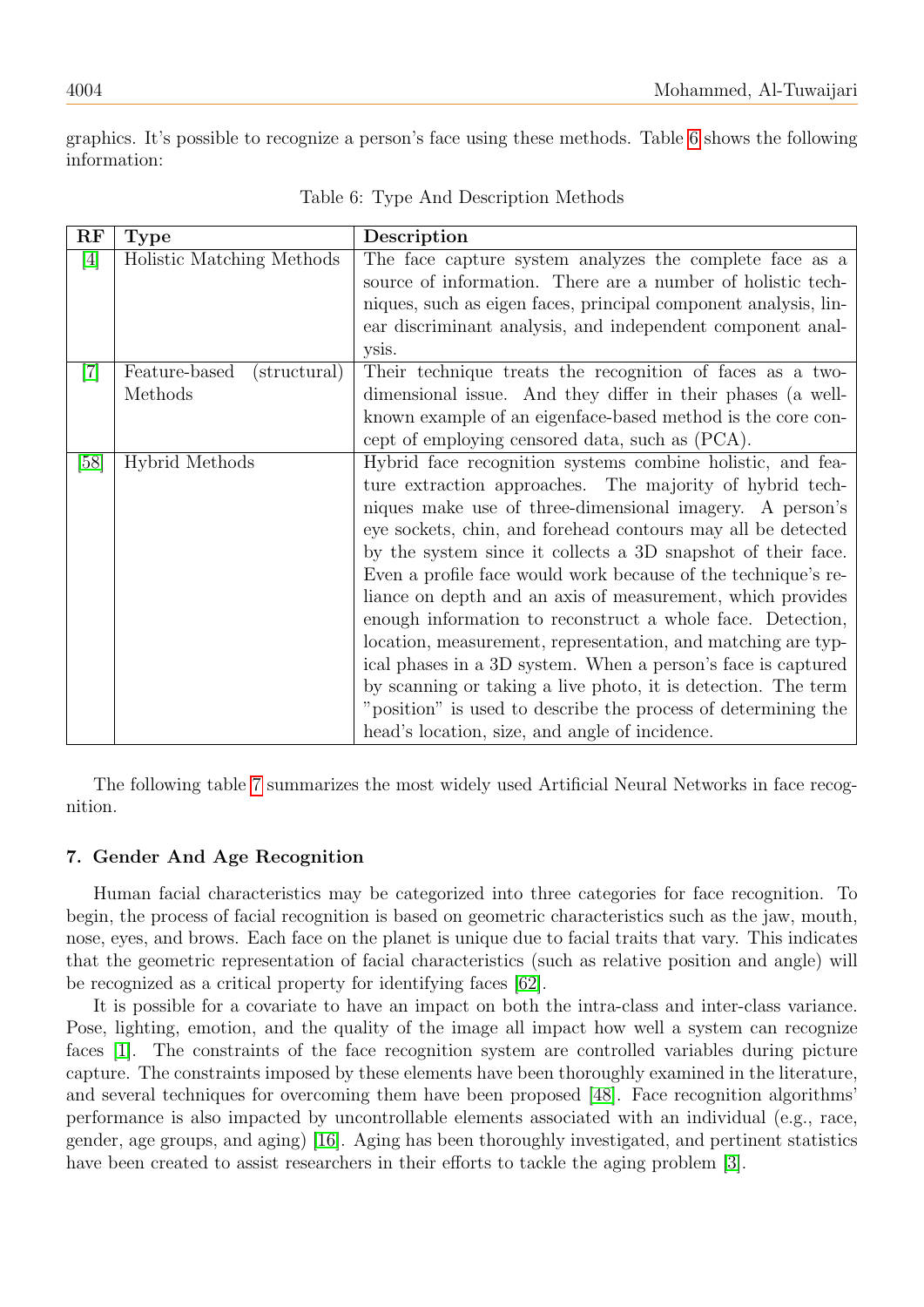<span id="page-8-0"></span>

| Algorithm                 | Description                                                          |
|---------------------------|----------------------------------------------------------------------|
| Retinal Connected Neural  | To detect objects, a region-based CNN (RCNN) was utilized. Two       |
| Network (RCNN)            | portions comprise the pipeline. The first phase includes employ-     |
|                           | ing selective search to generate a list of category-independent item |
|                           | suggestions. The second stage of refinement involves deforming       |
|                           | the image region included inside each proposal to a set size. The    |
|                           | R-CNN must do a forward pass over the network for each item pro-     |
|                           | posal to extract features from the convolutional network, incurring  |
|                           | a significant computational cost.                                    |
| Principal Component Anal- | Artificial neural networks (ANNs) and principal component analy-     |
| ysis with ANN (PCA $&$    | sis (PCA) are used in a hybrid approach (ANNs). While PCA is a       |
| ANN)                      | statistical technique for identifying the underlying linear patterns |
|                           | in a data set in such a way that it can be expressed in terms of     |
|                           | a lower-dimensional data set with the least amount of information    |
|                           | loss, Artificial Neural Networks (ANNs) are algorithms inspired by   |
|                           | brain function that may be used to model and anticipate complex      |
|                           | patterns and issues.                                                 |
| Polynomial Neural Network | The International Method of Group Methods of Data Handling is        |
| (PNN)                     | another name for the Polynomial Neural Network (PNN) algorithm       |
|                           | (GMDH). Prof. A.G. Ivakhnenko was the first to suggest GMDH. A       |
|                           | PNN uses (non) linear regression to connect input and target vari-   |
|                           | ables, and a feed-forward neural network is a type of neural network |
|                           | that is commonly used to solve classification and pattern recogni-   |
|                           | tion challenges. A Bayesian network and a statistical method are     |
|                           | known as Kernel Fisher discriminant analysis developed this form     |
|                           | of ANN.                                                              |
| Convolutional Neural Net- | Many artificial neurons are used in the construction of convolu-     |
| work (CNN)                | tional neural networks. Like biological neurons, artificial neurons  |
|                           | are mathematical functions that compute the weighted sum of sev-     |
|                           | eral inputs and produce an activation value. Numerous activation     |
|                           | functions are generated by each layer of a ConvNet when a photo      |
|                           | is supplied.                                                         |

Table 7: Type And Description Methods

Men's faces differ from women's in terms of regional characteristics and forms. Males have broader chins than females, whereas females have smoother cheeks. Typically, women's noses are smaller than men's. Men and women are also differentiated by their hairstyles and cosmetics. Males, anthropological studies indicate, have a distinct skeletal structure from females. On the other hand, boys and girls have comparable bone characteristics, complicating gender categorization in children's items [\[1,](#page-16-9) [14\]](#page-16-12).

Since the study's inception in 2002, researchers have concentrated on age groups and their effect on facial recognition abilities, with test results heavily weighted toward demographic data [\[38\]](#page-17-21). This conclusion is consistent with prior studies indicating that older individuals are simpler to recognize than younger individuals. Since the study's inception in 2002, researchers have concentrated on age groups and their effect on facial recognition abilities, with test results heavily weighted toward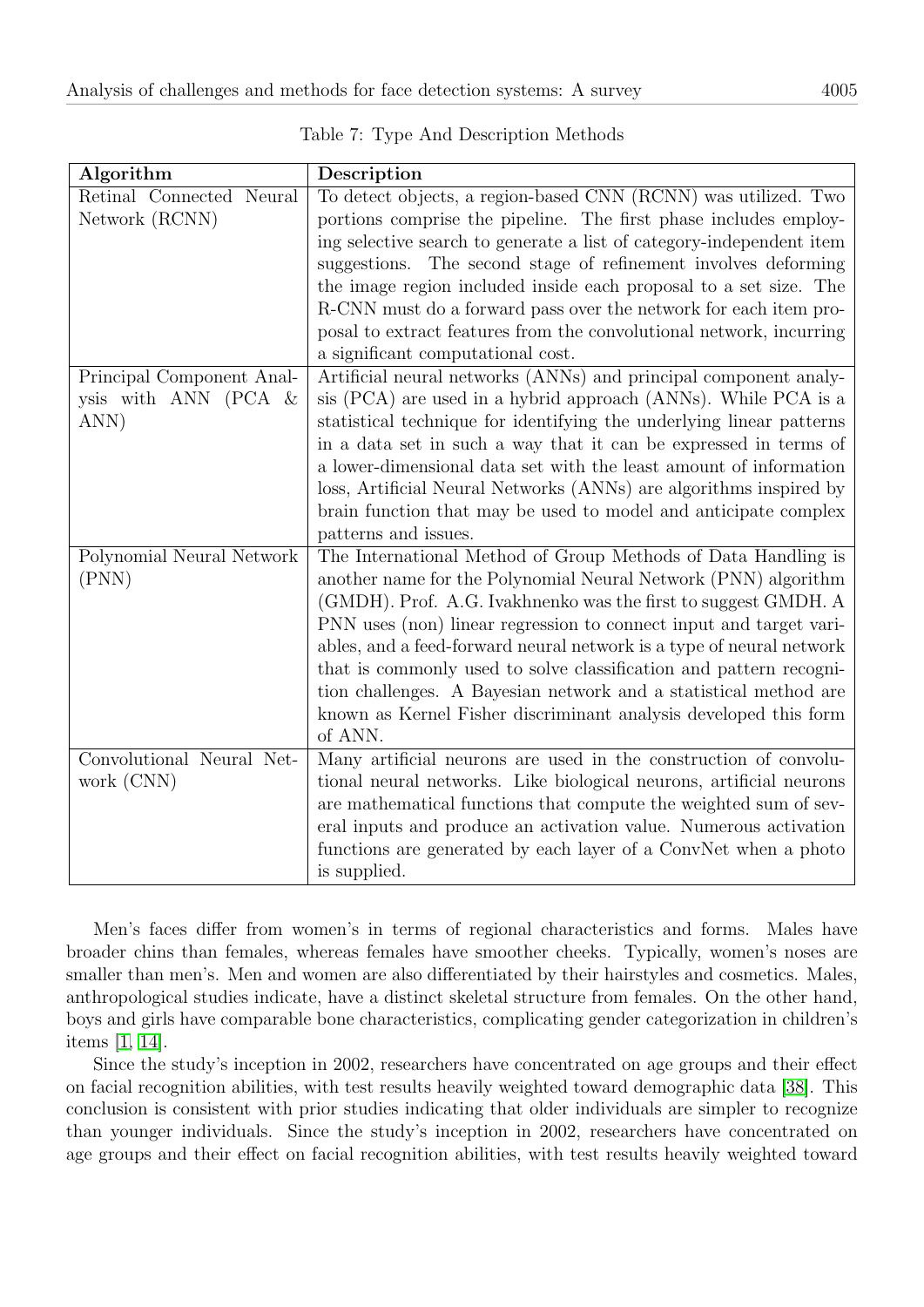

Figure 4: Sample Of Gender [\[3\]](#page-16-11).



Figure 5: Sample Of Age [\[1\]](#page-16-9).

demographic data [\[10\]](#page-16-13). Almost every prior study has demonstrated that older people are more easily identifiable than younger people. They used the facial recognition technology database (FERET) [\[1\]](#page-16-9). They were trying to determine which faces were more youthful and more mature. They believe that the characteristics of children and adolescents lack personality.

# 8. Data

Many types of data are used in evaluating the algorithms of facial recognition systems, and the following is table [8](#page-9-0) showing the most important and most popular types:

<span id="page-9-0"></span>

| RF                | <b>Name</b> | $\operatorname{Year}$ | Description                                                               |
|-------------------|-------------|-----------------------|---------------------------------------------------------------------------|
| $\left[13\right]$ | APPA-REAL   | 2016                  | There are 7,591 photos in the APPA-REAL collection that show              |
|                   |             |                       | real people and appear to be old. More than 250,000 votes are             |
|                   |             |                       | thought to have been cast. In each picture, there are an average          |
|                   |             |                       | of 38 votes. The perceived average age is quite consistent $(0.3)$        |
|                   |             |                       | standard error of the mean). The train, valid, and test folders in-       |
|                   |             |                       | clude 4113 train photos, 1500 valid images, and 1978 test images.         |
|                   |             |                       | X jpg face jpg is the picture corresponding to each X. picture in         |
|                   |             |                       | jpg format. It features a cropped and rotated face with a $40\%$          |
|                   |             |                       | margin of error, as determined by the Mathias et al. face detector        |
|                   |             |                       | $(\text{http://markusmathbias.bitbucket.org/2014/eccv face detection/}).$ |
|                   |             |                       | Additionally, an X jpeg mat file with metadata about the discov-          |
|                   |             |                       | ered fac is transmitted.                                                  |
| [64]              | CASIA       | 2005                  | From 2001, ten images of twenty people a human possesses 12               |
|                   |             |                       | picture sequences, four for each of the three axes. Each has              |
|                   |             |                       | its four-part sequence.                                                   |

Table 8: The Most Important And Most Popular Types Of Data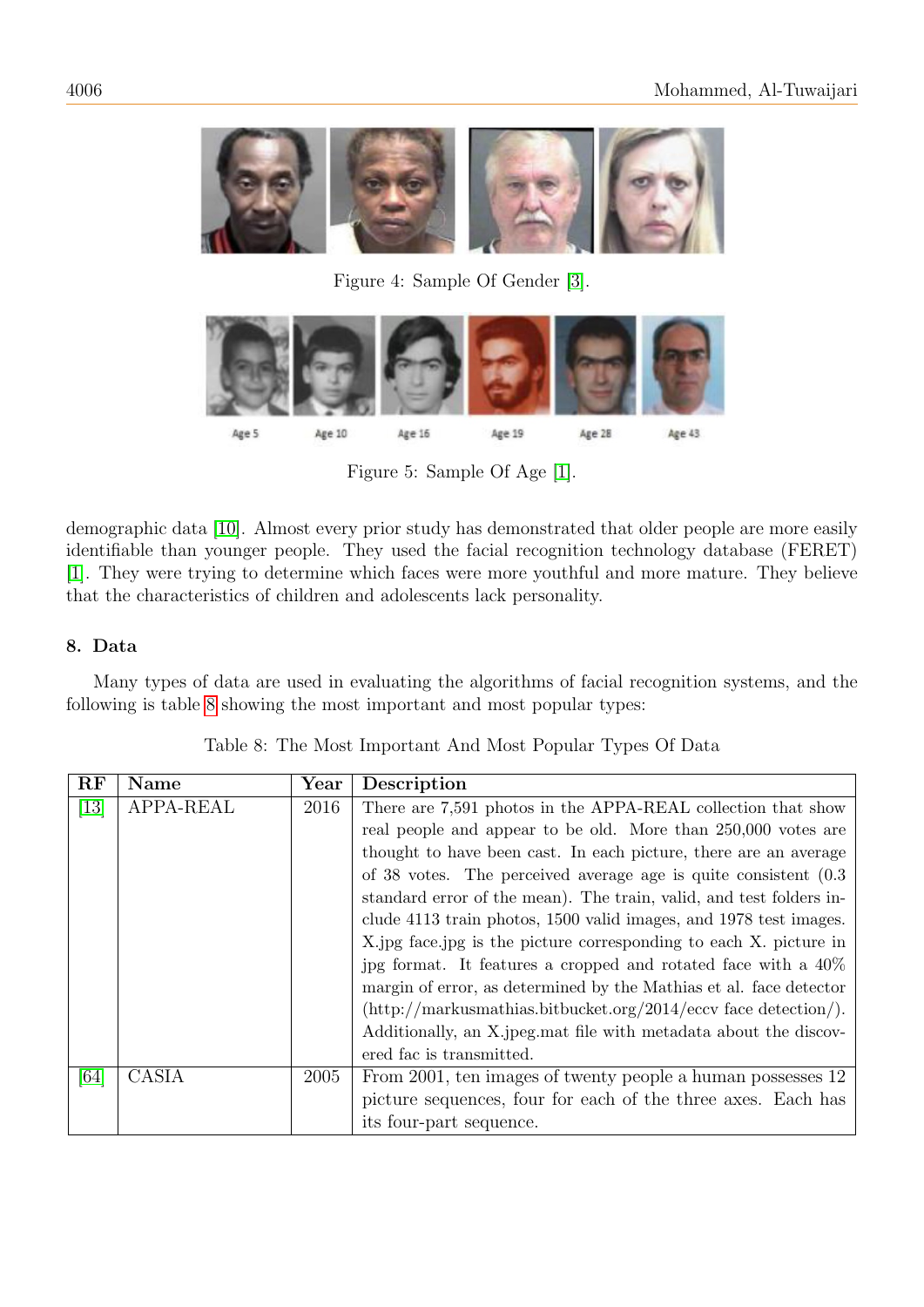| [60]  | RMFD Dataset                                                     | 2020      | This is because the COVID-19 virus has been spreading<br>around the world, and as a result, many people are wearing<br>masks, and there are many masked faces. We then created<br>the world's largest collection of masked faces to amass data<br>resources for future wiser monitoring and control of pub-<br>lic safety situations. If the community is closed, masked<br>face datasets are utilized to assist residents in entering and<br>exiting. This is accomplished through the employment of<br>masked face detection and recognition techniques.<br>Face<br>recognition gates, facial attendance devices, and security<br>checks at railway stations have all been created due to the<br>rising usage of pedestrian masks. Additionally, the NER-<br>CMS is primarily sponsored by Wuhan University's School<br>of Computer Science. Furthermore, the dataset is freely ac-<br>cessible to the public, and the following image represents a<br>sample. |
|-------|------------------------------------------------------------------|-----------|------------------------------------------------------------------------------------------------------------------------------------------------------------------------------------------------------------------------------------------------------------------------------------------------------------------------------------------------------------------------------------------------------------------------------------------------------------------------------------------------------------------------------------------------------------------------------------------------------------------------------------------------------------------------------------------------------------------------------------------------------------------------------------------------------------------------------------------------------------------------------------------------------------------------------------------------------------------|
| $[9]$ | Yale Face Database                                               |           | There are 165 grayscale GIF images of 15 people in the Yale<br>Face Database. To capture a wide range of facial expres-<br>sions and expressions, each subject includes 11 images, one<br>for each of the 11 various emotions and expressions that<br>the human face may evoke. These 11 photos include joyful,<br>sad, confused, sleepy, surprised, and even a wink. The col-<br>lection contains 5760 single-light-source photographs of ten<br>individuals, each viewed under 576 different viewing condi-<br>tions, totaling around 6.4MB.                                                                                                                                                                                                                                                                                                                                                                                                                   |
| [33]  | Celeb-<br>Large-Scale<br>Attributes<br>Faces<br>(CelebA) Dataset | 2016-2020 | For each image in CelebFaces Attributes (CelebA), there<br>are around 200K photos of celebrities with 40 attribute an-<br>notations. This collection has a broad variety of positions<br>and settings. 10,177 unique individuals, 202,599 face pho-<br>tographs, and five landmark places are included in the 200K<br>bytes collection. Each image comprises 40 binary character-<br>istics annotations.                                                                                                                                                                                                                                                                                                                                                                                                                                                                                                                                                         |
| [?]   | YouTube<br>Faces<br>Dataset with Facial<br>Keypoints             | 2020      | We took the publicly available and freely downloadable<br>YouTube Faces Dataset and analyzed it to create this<br>dataset. There are several videos of each star online (up<br>to six per celebrity). About 1293 recordings with up to<br>240 continuous frames per original video are included in the<br>10GB dataset. All in all, 155,560 individual photo frames<br>may be found.                                                                                                                                                                                                                                                                                                                                                                                                                                                                                                                                                                             |
| [?]   | <b>UTKFace</b><br>Large<br>Scale Face Dataset                    | 2018      | There are 116 years of age represented in the UTKFace<br>dataset, which is an enormous collection of faces. Pose, facial<br>expression, lighting, occlusion, and resolution are all shown<br>in these images. Approximately 20K pictures are included<br>in the collection, each with age, gender, and ethnicity label.                                                                                                                                                                                                                                                                                                                                                                                                                                                                                                                                                                                                                                          |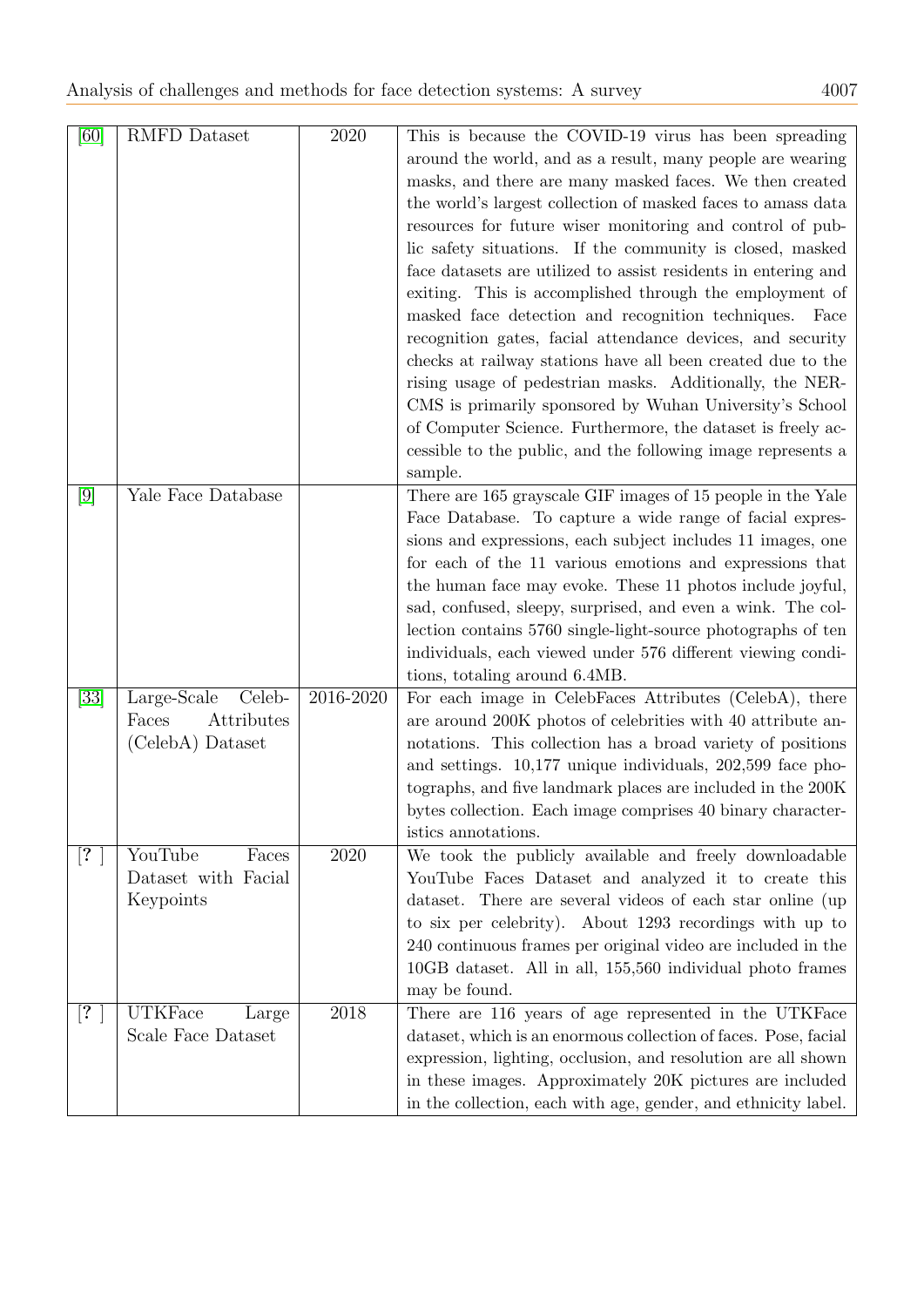| $\left[ 22\right]$ | The<br>Labelled<br>Faces<br>In | 2007 | Labeled Faces in the Wild (LFW) is an unconstrained col-       |
|--------------------|--------------------------------|------|----------------------------------------------------------------|
|                    | (LFW)<br>Wild<br>Home          |      | lection of face photos intended to investigate the topic of    |
|                    | Dataset                        |      | face identification. In the wild, facial labeling is held to   |
|                    |                                |      | the standard of face verification, more commonly referred      |
|                    |                                |      | to as pair matching. This 173MB collection contains almost     |
|                    |                                |      | 13,000 images of people's faces gathered from the internet.    |
| [?]                | Face Images With Marked        | 2020 | Researchers were able to explore the topic of face recogni-    |
|                    | Landmark Points                |      | tion without any limits by utilizing the LFW dataset (la-      |
|                    |                                |      | beled faces in the wild. In the wild, facial identification is |
|                    |                                |      | subjected to face verification, which is sometimes referred    |
|                    |                                |      | to as pair matching. The collection, 173MB in size, has over   |
|                    |                                |      | 13,000 photos of people's faces gathered from the internet.    |
| $[?\ ]$            | Google Facial Expression       | 2018 | Google has created a massive collection of human-annotated     |
|                    | Comparison Dataset             |      | facial expression triplets, each of which has two faces with   |
|                    |                                |      | very identical facial expressions. In addition, 500K triplets  |
|                    |                                |      | and 156K facial images are included in the 200MB collec-       |
|                    |                                |      | tion.                                                          |
| $[? \]$            | Real And Fake Face Detec-      | 2019 | Professionals developed these photoshopped photographs of      |
|                    | tion                           |      | people's faces and are of the highest quality. They are com-   |
|                    |                                |      | posites of many people's faces, divided by the eyes, nose,     |
|                    |                                |      | mouth, or entire face. The file size is 215MB.                 |
| [43]               | Tufts-Face-Database            | 2018 | This database, dubbed the Tufts Face Database, is the          |
|                    |                                |      | world's largest and most comprehensive face database.          |
|                    |                                |      | LYTRO, video, and three-dimensional pictures are among         |
|                    |                                |      | the seven image kinds that the gadget may capture: in-         |
|                    |                                |      | frared, thermographic, computerized sketch, LYTRO, and         |
|                    |                                |      | video. It has several photographs of people from over 15       |
|                    |                                |      | different nations, ranging from four to seventy. The dataset   |
|                    |                                |      | contains 74 women and 38 males from over 15 nations.           |
| $[?\ ]$            | Flickr-Faces-HQ<br>Dataset     | 2019 | FFHQ has a larger age, ethnicity, and picture background       |
|                    | (FFHQ)                         |      | variation range than CELEBA-HQ, as well as a higher cov-       |
|                    |                                |      | erage of accessories such as eyeglasses, sunglasses, and hats  |
|                    |                                |      | on people's faces than CELEBA-HQ. All of the photographs       |
|                    |                                |      | were automatically aligned and cropped after browsing          |
|                    |                                |      | Flickr. All of the PNG photos in the collection are high-      |
|                    |                                |      | quality, and they range in age, ethnicity, and background      |
|                    |                                |      | color.                                                         |
| $[49]$             | <b>IMDB-WIKI</b>               | 2015 | This is the largest free dataset for training with gender and  |
|                    |                                |      | age labels. We provide pre-trained age and gender predic-      |
|                    |                                |      | tion algorithms. One example of this image style is a still    |
|                    |                                |      | from a long-running film. For a total of $523,051$ , we gath-  |
|                    |                                |      | ered 460,723 images of famous faces from 20,284 IMDb bios      |
|                    |                                |      | and 62,328 from Wikipedia.                                     |

# 9. Previous Studies

In this section, we will focus on studies related to gender and age: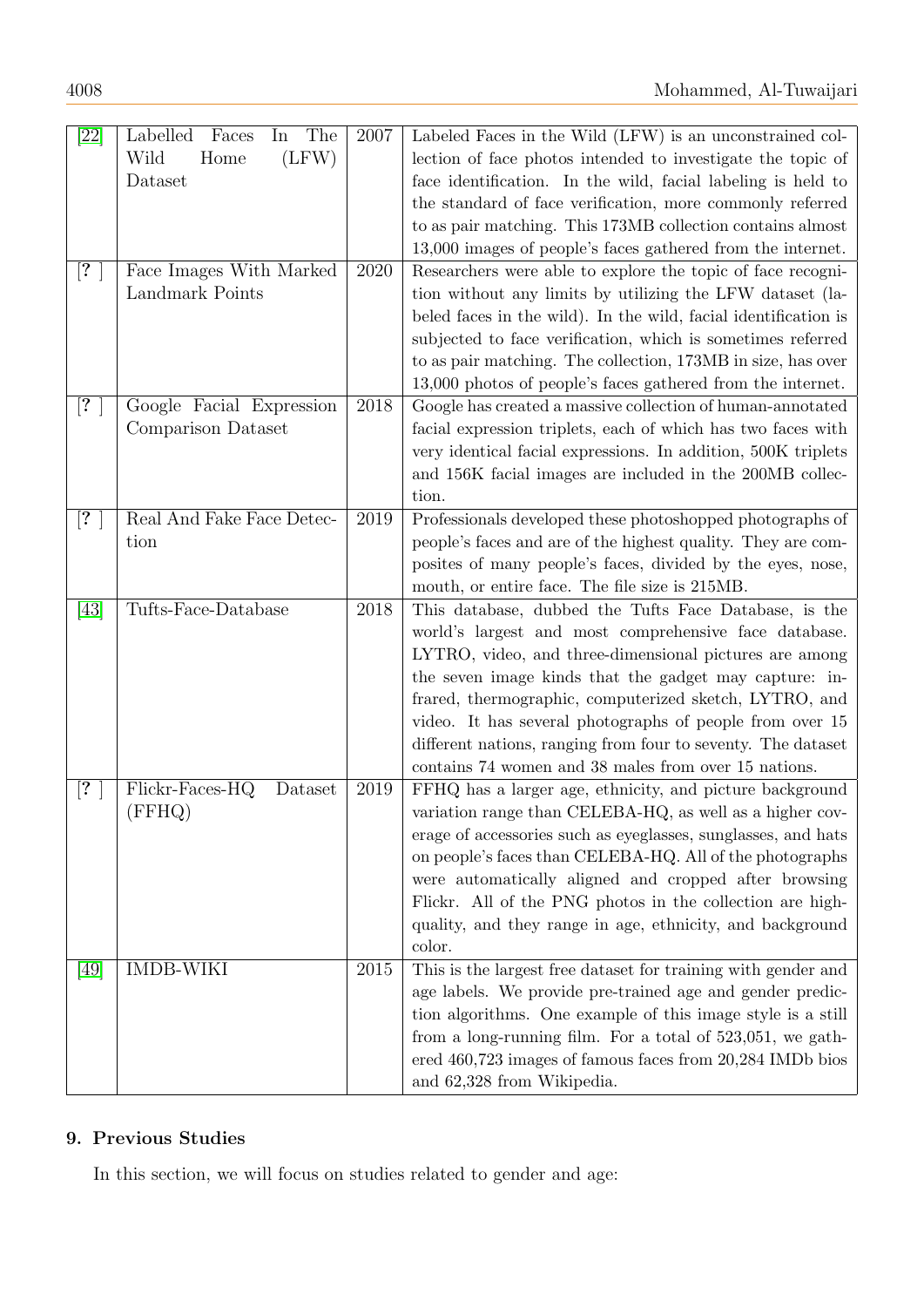| RF   | Year     | Description                                                        | Contribution                                         | Dataset    | Main results                           |
|------|----------|--------------------------------------------------------------------|------------------------------------------------------|------------|----------------------------------------|
| [54] | 2016     | To determine if gender, age dif-                                   | Introducing a method                                 | Productive | Angry= $62.8$                          |
|      |          | ferences, empathy, and the Big                                     | for differentiating feel-                            | Aging      | Surprised $= 64.6$                     |
|      |          | Five personality qualities can                                     | ings based on gender and                             | Laboratory | $Happy = 96.1$                         |
|      |          | predict facial emotion identifi-                                   | face image                                           | (PAL)      | Disgusted $= 66.1$                     |
|      |          | cation, researchers are examin-                                    |                                                      |            | $Scared = 65.5$                        |
|      |          | ing the relationship between face                                  |                                                      |            | $Sad=77.2$                             |
|      |          | recognition and the Big Five. In                                   |                                                      |            | $Other =$<br>from                      |
|      |          | line with what we thought, fe-                                     |                                                      |            | 1.8-3.9                                |
|      |          | males were better at recognizing                                   |                                                      |            | Mean differences                       |
|      |          | emotions than males. A nega-                                       |                                                      |            | in predictor vari-<br>ables<br>between |
|      |          | tive relationship was found be-<br>tween how well you could recog- |                                                      |            | men and women                          |
|      |          | nize emotions and how neurotic                                     |                                                      |            | Meal is better                         |
|      |          | you were.                                                          |                                                      |            | for<br>$\rm{a}$<br>woman               |
|      |          |                                                                    |                                                      |            | than for a man.                        |
| [48] | 2017     | The suggested model is made                                        | The most significant and                             | Benchmark  | $Accuracy = 98.7$                      |
|      |          | up of three key components: $1)$                                   | reliable features of a face                          | Datasets   | In<br>Adience                          |
|      |          | a "Where" CNN to determine                                         | may be identified using                              | (Adience   | dataset                                |
|      |          | the ideal attention grid for con-                                  | a feed-forward attention                             | bench-     | And                                    |
|      |          | ducting glances, 2) "What" and                                     | which<br>approach,<br>we                             | mark)      | $Accuracy = 98.0$                      |
|      |          | "How" CNNs, and 3) a "Multi-                                       | provide here as a means                              | IoG        | in IoG dataset                         |
|      |          | Layer Perceptron" (MLP) to ag-                                     | of improving age and                                 | dataset    |                                        |
|      |          | gregate the input from both                                        | classification.<br>gender                            |            |                                        |
|      |          | CNNs and do the categorization.                                    | The<br>proposed<br>model                             |            |                                        |
|      |          |                                                                    | uses a novel end-to-end                              |            |                                        |
|      |          |                                                                    | learning architecture to                             |            |                                        |
|      |          |                                                                    | train a down-sampled                                 |            |                                        |
|      |          |                                                                    | face picture to extract                              |            |                                        |
|      |          |                                                                    | the most discriminative<br>patches from the original |            |                                        |
|      |          |                                                                    | high-resolution image.                               |            |                                        |
| [16] | $2018\,$ | It is advised that the model be                                    | Deep Convolutional Neu-                              | Celebrity  | $Accuracy=0.95$                        |
|      |          | broken down into the following                                     | ral Network Architecture                             | face data- |                                        |
|      |          | three fundamental components:                                      | $(D-CNN)$ . Before 2018,                             | set        |                                        |
|      |          | Patch CNN (what) examines the                                      | no one had ever used                                 | <b>LFW</b> |                                        |
|      |          | higher resolution patches based                                    | VGGNet to predict gen-                               |            |                                        |
|      |          | on their expected relevance pre-                                   | der from a celebrity face                            |            |                                        |
|      |          | dicted by the attention grid, and                                  | dataset with such high                               |            |                                        |
|      |          | Multi-Layer Perceptron (MLP)                                       | accuracy.                                            |            |                                        |
|      |          | combines the information gath-                                     |                                                      |            |                                        |
|      |          | ered from both CNNs and exe-                                       |                                                      |            |                                        |
|      |          | cutes the final classification.                                    |                                                      |            |                                        |

Table 9: Previous Studies On Age and Gender-Based On Face System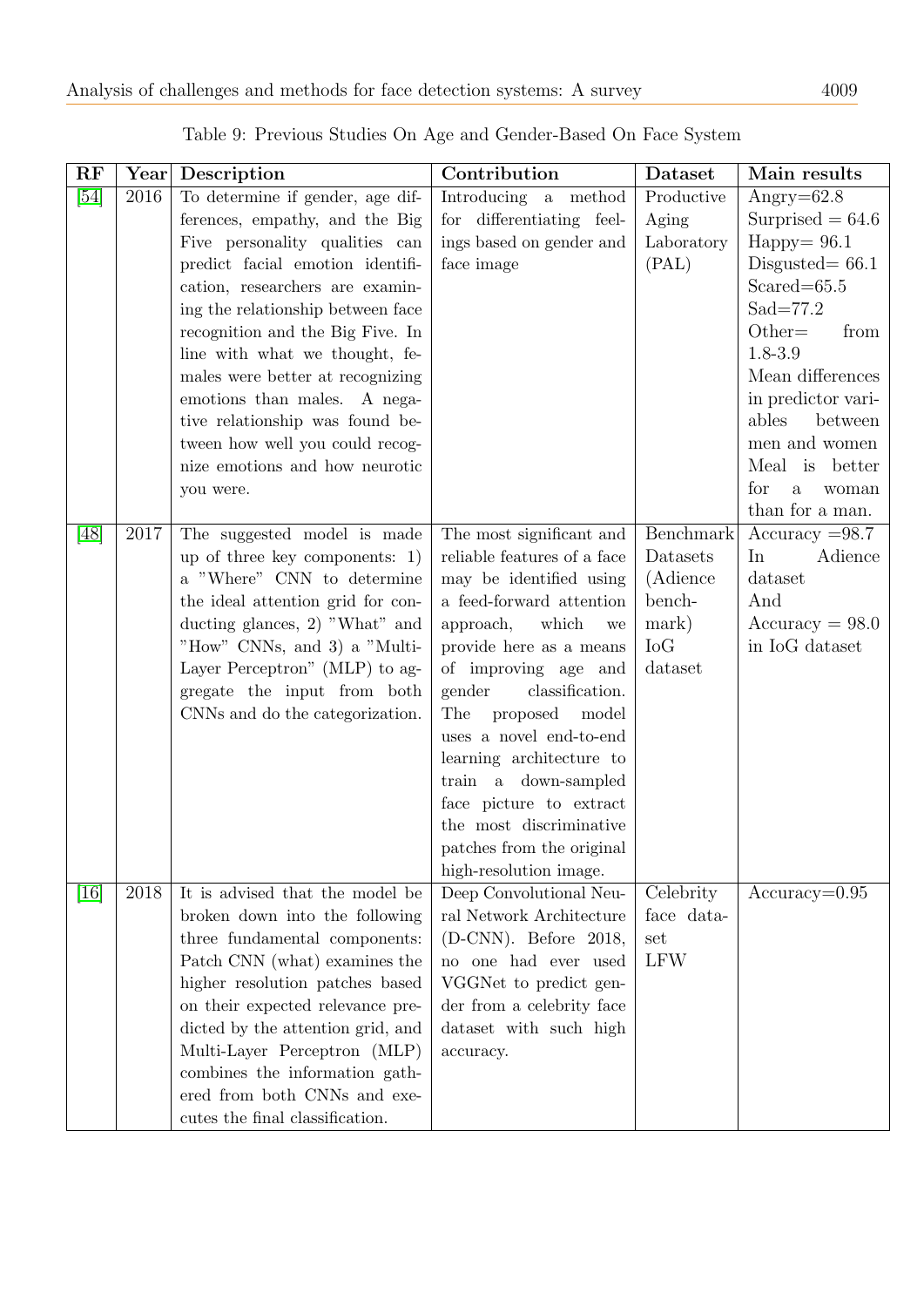| [62]  | 2019 | The influence of age and            | A face recognition al-  | Cas-peal     | $Accuracy = 87.63$     |
|-------|------|-------------------------------------|-------------------------|--------------|------------------------|
|       |      | gender on identity verifica-        | gorithm model is built  | face         |                        |
|       |      | tion findings and the use of        | utilizing a deep neural |              |                        |
|       |      | the deep learning technique         | network-based learn-    |              |                        |
|       |      | to categorize facial traits         | ing mechanism, which    |              |                        |
|       |      | and investigate the impact          | is used to explore      |              |                        |
|       |      | of age and gender on clas-          | the effects of gender   |              |                        |
|       |      | sification outcomes are ex-         | and age on recognition  |              |                        |
|       |      | amined in this study. Com-          | outcomes.               |              |                        |
|       |      | pared to younger males              |                         |              |                        |
|       |      | and the elderly, middle-            |                         |              |                        |
|       |      | aged men had a smaller              |                         |              |                        |
|       |      | influence on male partic-           |                         |              |                        |
|       |      | ipants' perceptions of so-          |                         |              |                        |
|       |      | cial status. When it comes          |                         |              |                        |
|       |      | to women's recognition ef-          |                         |              |                        |
|       |      | fects, age does not seem            |                         |              |                        |
|       |      | to influence.<br>Males out-         |                         |              |                        |
|       |      | performed females in recog-         |                         |              |                        |
|       |      | nition rates using Multi-           |                         |              |                        |
|       |      | task Cascaded Convolu-              |                         |              |                        |
|       |      | tional Networks (MTCNN).            |                         |              |                        |
| $[3]$ | 2020 | This article provides<br>${\rm an}$ | While ROC curves for    | <b>MORPH</b> | MORPH A-A Fe-          |
|       |      | in-depth examination<br>of          | women and men may       | $A-A$<br>Fe- | in<br>Neutral<br>male  |
|       |      | how and why men and                 | seem comparable in      | male         | Expression<br>9.083    |
|       |      | women differ in their abil-         | limited datasets, they  | <b>MORPH</b> | $(4.39\%)$ And Head    |
|       |      | ity to recognize faces. We          | have considerably var-  | $\rm C$      | Pose $M=$<br>10.682    |
|       |      | demonstrate that women              | ied facial recognition  | Notre        | $(3.55\%)$ and Visible |
|       |      | have worse accuracy due to          | accuracy. Women and     | Dame         | Forehead $= -1.486$    |
|       |      | a combination of $(1)$ an im-       | men get the same        | <b>AFD</b>   | MORPH C Neu-           |
|       |      | poster distribution skewing         | FMR at significantly    |              | Expression=<br>tral    |
|       |      | toward greater similarity           | different rates.<br>Fe- |              | $8.874$ (7.36%) And    |
|       |      | scores and $(2)$ a true dis-        | males have a shifted    |              | Visible Forehead=      |
|       |      | tribution skewing toward            | imposter distribution,  |              | $9.939(3.09\%)$        |
|       |      | lower<br>similarity scores.         | which results in higher |              | Notre Dame Neu-        |
|       |      | We demonstrate that this            | impostor thresholds.    |              | Expression=<br>tral    |
|       |      | trend toward convergence            | Additionally, the true  |              | 11.531<br>$(9.41\%)$   |
|       |      | of the imposter and real            | distribution of females |              | 10.722                 |
|       |      | distributions for women is          | has changed, although   |              | AFD Neutral Ex-        |
|       |      | widespread across datasets          | to lower values.<br>As  |              | pression=<br>3.866     |
|       |      | of African-American, Cau-           | a result, women are     |              | $(10.55\%)$            |
|       |      | casian, and Asian faces.            | disadvantageous com-    |              |                        |
|       |      |                                     | pared to males on       |              |                        |
|       |      |                                     | both the FMR and        |              |                        |
|       |      |                                     | FNMR.                   |              |                        |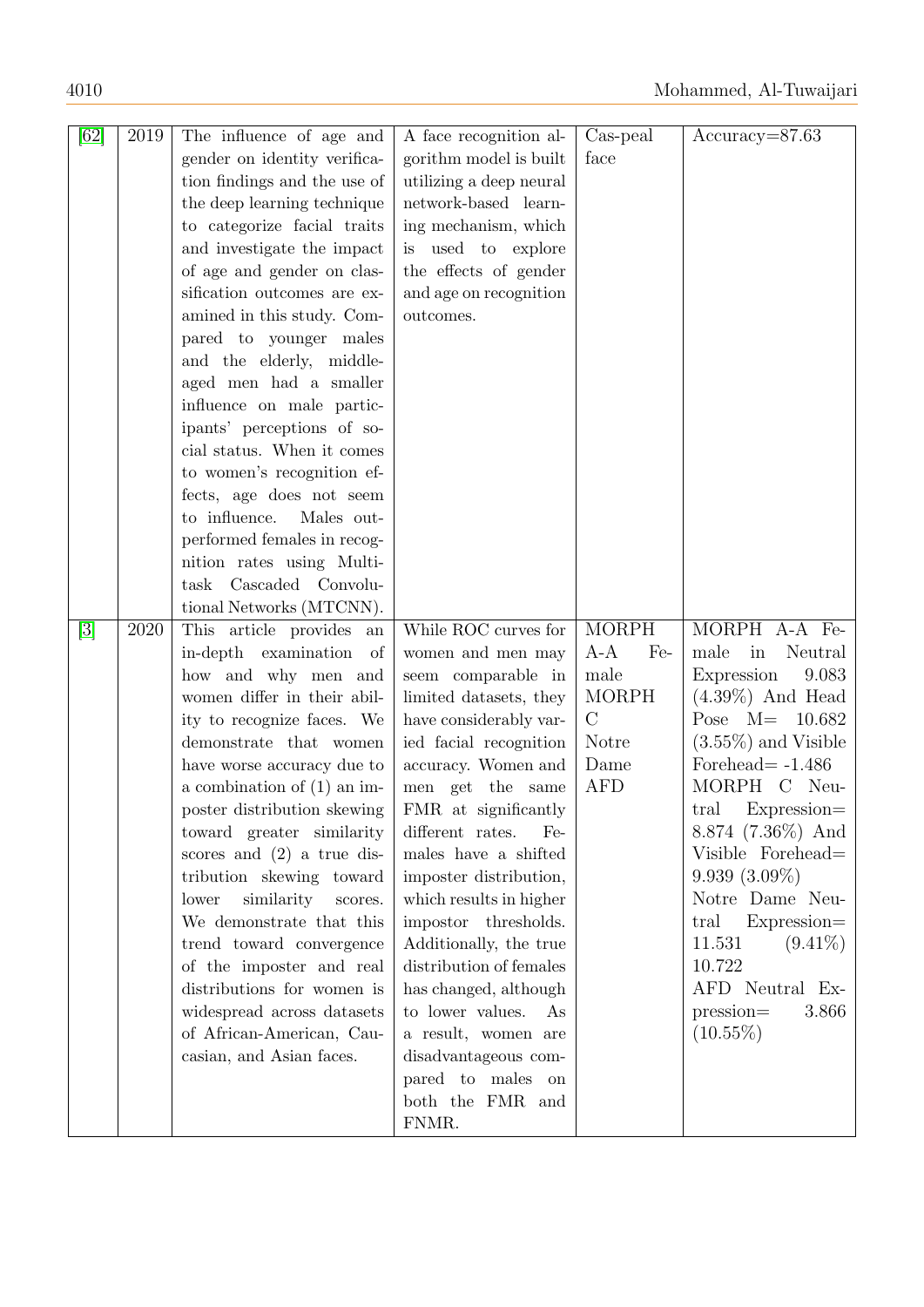| $[6] % \includegraphics[width=0.9\columnwidth]{figures/fig_0.pdf} \caption{A small number of samples of the estimators in the left panel. The blue line shows the number of samples of the two different times, and the blue line shows the number of samples of the two different times, respectively.} \label{fig:2}$ | 2021 | They devised a method for                | It utilizes smartphone oc-  | Adience | Accuracy<br>$=$     |
|-------------------------------------------------------------------------------------------------------------------------------------------------------------------------------------------------------------------------------------------------------------------------------------------------------------------------|------|------------------------------------------|-----------------------------|---------|---------------------|
|                                                                                                                                                                                                                                                                                                                         |      | calculating an individual's              | ular pictures to estimate   |         | 76.6/78.9%          |
|                                                                                                                                                                                                                                                                                                                         |      | age and gender-based on                  | age and gender. Partial     |         |                     |
|                                                                                                                                                                                                                                                                                                                         |      | selfie ocular images taken               | faces may be predicted      |         |                     |
|                                                                                                                                                                                                                                                                                                                         |      | with a smartphone. Partial               | in uncontrolled and regu-   |         |                     |
|                                                                                                                                                                                                                                                                                                                         |      | facial occlusion has become              | lated circumstances since   |         |                     |
|                                                                                                                                                                                                                                                                                                                         |      | a concern due to the manda-              | masks are used, and just    |         |                     |
|                                                                                                                                                                                                                                                                                                                         |      | tory use of face masks. As               | the ocular area is ex-      |         |                     |
|                                                                                                                                                                                                                                                                                                                         |      | a result of the tremendous               | posed.<br>There are no      |         |                     |
|                                                                                                                                                                                                                                                                                                                         |      | rise in mobile device us-                | photos of people wearing    |         |                     |
|                                                                                                                                                                                                                                                                                                                         |      | age, digital services are be-            | masks or photographs        |         |                     |
|                                                                                                                                                                                                                                                                                                                         |      | ing adopted faster. On the               | that have been hidden;      |         |                     |
|                                                                                                                                                                                                                                                                                                                         |      | other hand, convolutional                | instead, we utilized self-  |         |                     |
|                                                                                                                                                                                                                                                                                                                         |      | neural networks are state-of-            | portraits with the ocu-     |         |                     |
|                                                                                                                                                                                                                                                                                                                         |      | the-art solutions for applica-           | lar region removed. With    |         |                     |
|                                                                                                                                                                                                                                                                                                                         |      | tions such as facial recogni-            | the same input data, you    |         |                     |
|                                                                                                                                                                                                                                                                                                                         |      | tion and identification that             | may examine if the oc-      |         |                     |
|                                                                                                                                                                                                                                                                                                                         |      |                                          |                             |         |                     |
|                                                                                                                                                                                                                                                                                                                         |      | need large amounts of pro-               | ular region is used more    |         |                     |
|                                                                                                                                                                                                                                                                                                                         |      | cessing power and software               | frequently than the rest    |         |                     |
|                                                                                                                                                                                                                                                                                                                         |      | This problem was<br>size.                | of the face. It was de-     |         |                     |
|                                                                                                                                                                                                                                                                                                                         |      | solved by modifying two                  | cided to deliver the pa-    |         |                     |
|                                                                                                                                                                                                                                                                                                                         |      | lightweight CNN's proposed               | per's draft at the confer-  |         |                     |
|                                                                                                                                                                                                                                                                                                                         |      | for the ImageNet Challenge.              | ence.                       |         |                     |
| [21]                                                                                                                                                                                                                                                                                                                    | 2021 | The<br>article<br>discusses<br>a         | Even if the original shots  | Adience | $Accuracy=$         |
|                                                                                                                                                                                                                                                                                                                         |      | for enhancing data.<br>way               | are the same, create ad-    |         | $86.2\%$ in (Black) |
|                                                                                                                                                                                                                                                                                                                         |      | The<br>proposed<br>approach              | ditional training images    |         | $85.5\%$ In (Grey)  |
|                                                                                                                                                                                                                                                                                                                         |      | improves the quality of the              | that are changed with       |         | $85.4\%$ In (White) |
|                                                                                                                                                                                                                                                                                                                         |      | input data by modeling                   | various occlusion tech-     |         |                     |
|                                                                                                                                                                                                                                                                                                                         |      | barriers<br>probable<br>that             | niques in a variety of lo-  |         |                     |
|                                                                                                                                                                                                                                                                                                                         |      | $\cdot$ in<br>arise<br>real-world<br>may | cations throughout each     |         |                     |
|                                                                                                                                                                                                                                                                                                                         |      | The sug-<br>circumstances.               | training pass. As a con-    |         |                     |
|                                                                                                                                                                                                                                                                                                                         |      | gested method begins by                  | sequence, the resilience    |         |                     |
|                                                                                                                                                                                                                                                                                                                         |      | randomly picking a fixed-                | and generality of the net-  |         |                     |
|                                                                                                                                                                                                                                                                                                                         |      | size region from an input                | work are enhanced. Ad-      |         |                     |
|                                                                                                                                                                                                                                                                                                                         |      | image and then using one                 | ditionally, it mitigates    |         |                     |
|                                                                                                                                                                                                                                                                                                                         |      | of the occlusion approaches.             | the problem of overfit-     |         |                     |
|                                                                                                                                                                                                                                                                                                                         |      | When utilizing blackout,                 | ting, which is typical in   |         |                     |
|                                                                                                                                                                                                                                                                                                                         |      | random brightness, or blur               | settings with inadequate    |         |                     |
|                                                                                                                                                                                                                                                                                                                         |      | occlusion techniques, faces              | data. AdienceNet's age      |         |                     |
|                                                                                                                                                                                                                                                                                                                         |      | are obscured, lightning is               | categorization accuracy     |         |                     |
|                                                                                                                                                                                                                                                                                                                         |      | powerful, and resolution                 | was raised by 1.0 and       |         |                     |
|                                                                                                                                                                                                                                                                                                                         |      | is restricted.<br>a convo-               | $0.8\%$ , thanks to our en- |         |                     |
|                                                                                                                                                                                                                                                                                                                         |      | lutional<br>neural<br>network            | hancement approach.         |         |                     |
|                                                                                                                                                                                                                                                                                                                         |      | and a VGG16 deep neural                  |                             |         |                     |
|                                                                                                                                                                                                                                                                                                                         |      | network.                                 |                             |         |                     |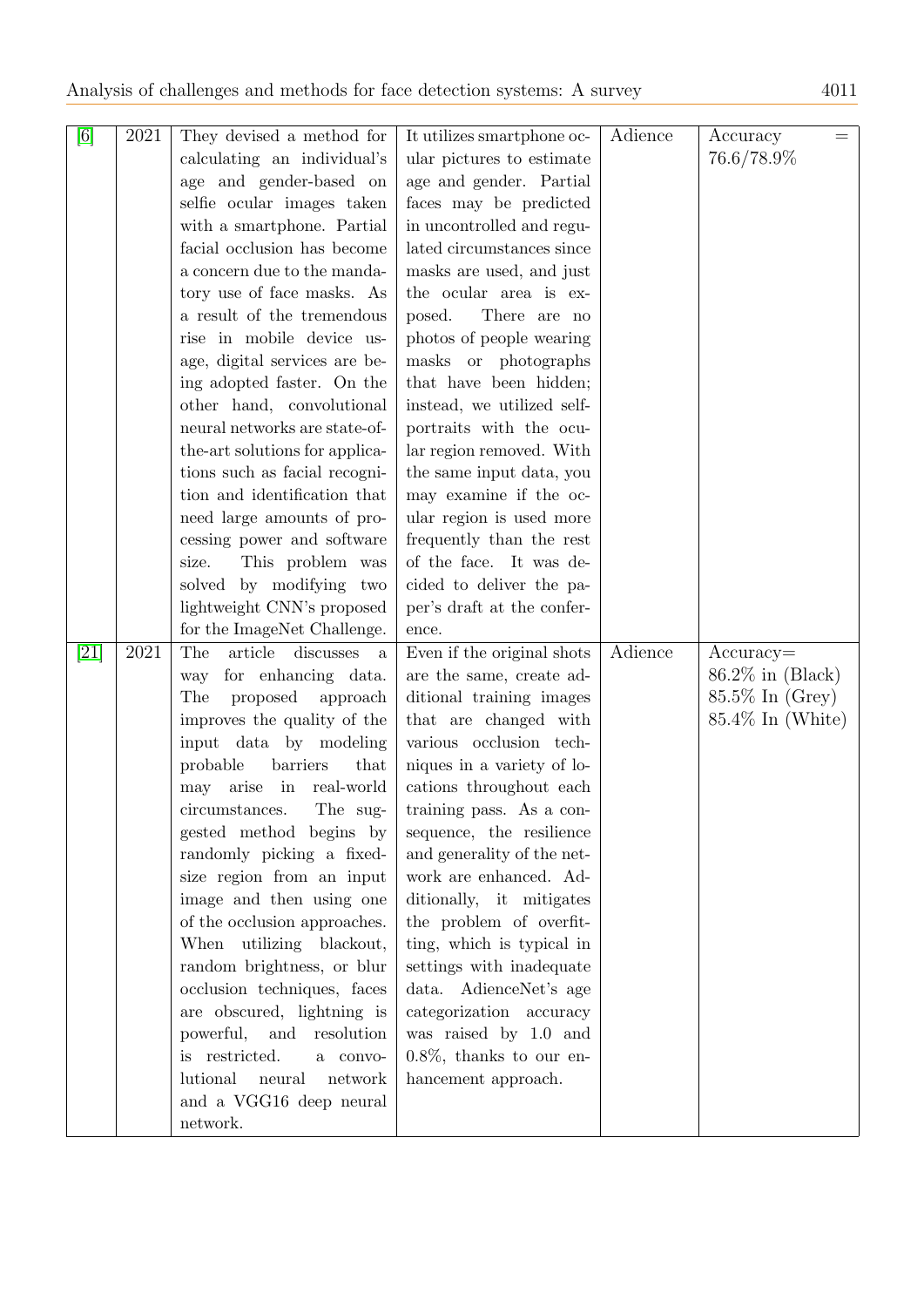| [41] | 2021 | Automated facial recognition sys-    | One way to identify             | ORL    | $Accuracy(\%)$   |
|------|------|--------------------------------------|---------------------------------|--------|------------------|
|      |      | tems identify individuals by com-    | using<br>person<br>$\mathbf{a}$ | Indian | $ORL = 83.01$    |
|      |      | paring a photograph of their face    | facial<br>automated             | FG-NET | Indian $=66.92$  |
|      |      | to a database of previously col-     | recognition<br>is to            |        | $DG-NET = 57.44$ |
|      |      | lected photos. Recognition sys-      | compare the image               |        |                  |
|      |      | tem reaction times decrease as the   | used<br>with<br>previ-          |        |                  |
|      |      | quantity of the training database    | ously saved images.             |        |                  |
|      |      | increases. By utilizing the gender   | Adding more data                |        |                  |
|      |      | of the probing image, the number     | the<br>training<br>to           |        |                  |
|      |      | of candidate gallery photographs     | database<br>speeds              |        |                  |
|      |      | utilized for comparison may be       | up the recognition              |        |                  |
|      |      | decreased. When comparing the        | system's<br>response            |        |                  |
|      |      | probing image to just gallery im-    | time. The candidate             |        |                  |
|      |      | ages of the same gender, the gen-    | gallery photographs             |        |                  |
|      |      | der classification model's output is | used for comparison             |        |                  |
|      |      | utilized for the age-invariant face  | can be limited by               |        |                  |
|      |      | recognition model. PCA may be        | using the gender of             |        |                  |
|      |      | used to analyze meals and females.   | the probing image.              |        |                  |

<span id="page-15-0"></span>Relying on the previous table, we will analyze and classify previous studies in a summarized way in table [10:](#page-15-0)

| RF                                                                                                                                                                                                                                                                                                                      | Year | Methods                            | Dataset                 | Learning | Factor     |
|-------------------------------------------------------------------------------------------------------------------------------------------------------------------------------------------------------------------------------------------------------------------------------------------------------------------------|------|------------------------------------|-------------------------|----------|------------|
| [49]                                                                                                                                                                                                                                                                                                                    | 2016 | Big Five personality and Toronto   | Productive              | МL       | Categorize |
|                                                                                                                                                                                                                                                                                                                         |      | Empathy Questionnaire (TEQ)        | Aging                   |          | feelings   |
|                                                                                                                                                                                                                                                                                                                         |      |                                    | Laboratory              |          |            |
|                                                                                                                                                                                                                                                                                                                         |      |                                    | (PAL)                   |          |            |
| [48]                                                                                                                                                                                                                                                                                                                    | 2017 | <b>CNN</b>                         | <b>Benchmark</b>        | DL       | Accuracy   |
|                                                                                                                                                                                                                                                                                                                         |      |                                    | Datasets (Adience       |          |            |
|                                                                                                                                                                                                                                                                                                                         |      |                                    | benchmark)              |          |            |
|                                                                                                                                                                                                                                                                                                                         |      |                                    | IoG dataset             |          |            |
| [16]                                                                                                                                                                                                                                                                                                                    | 2018 | <b>CNN</b>                         | Celebrity face data-set | DL       | Accuracy   |
|                                                                                                                                                                                                                                                                                                                         |      |                                    | <b>LFW</b>              |          |            |
| [62]                                                                                                                                                                                                                                                                                                                    | 2019 | Multi-task<br>Cascaded<br>Convolu- | Cas-peal face           | DL       | Accuracy   |
|                                                                                                                                                                                                                                                                                                                         |      | tional Networks (MTCNN)            |                         |          |            |
| $\left[3\right]$                                                                                                                                                                                                                                                                                                        | 2020 | <b>CNN</b>                         | <b>MORPH A-AFemale</b>  | DL       | Accuracy   |
|                                                                                                                                                                                                                                                                                                                         |      |                                    | MORPH C                 |          |            |
|                                                                                                                                                                                                                                                                                                                         |      |                                    | NotreDame               |          |            |
|                                                                                                                                                                                                                                                                                                                         |      |                                    | AFD                     |          |            |
| [54]                                                                                                                                                                                                                                                                                                                    | 2021 | <b>CNN</b>                         | Adience                 | $\rm DL$ | Accuracy   |
| $[6] % \includegraphics[width=0.9\columnwidth]{figures/fig_0.pdf} \caption{A small number of samples of the estimators in the left panel. The blue line shows the number of samples of the two different times, and the blue line shows the number of samples of the two different times, respectively.} \label{fig:2}$ | 2021 | VGG16 and CNN                      | Adience                 | $\rm DL$ | Accuracy   |
| [21]                                                                                                                                                                                                                                                                                                                    | 2021 | <b>PCA</b>                         | ORL                     | МL       | Accuracy   |
|                                                                                                                                                                                                                                                                                                                         |      |                                    | Indian                  |          | Time       |
|                                                                                                                                                                                                                                                                                                                         |      |                                    | DG-NET                  |          |            |

|  | Table 10: Investigation of alignment between research variables |  |  |
|--|-----------------------------------------------------------------|--|--|
|  |                                                                 |  |  |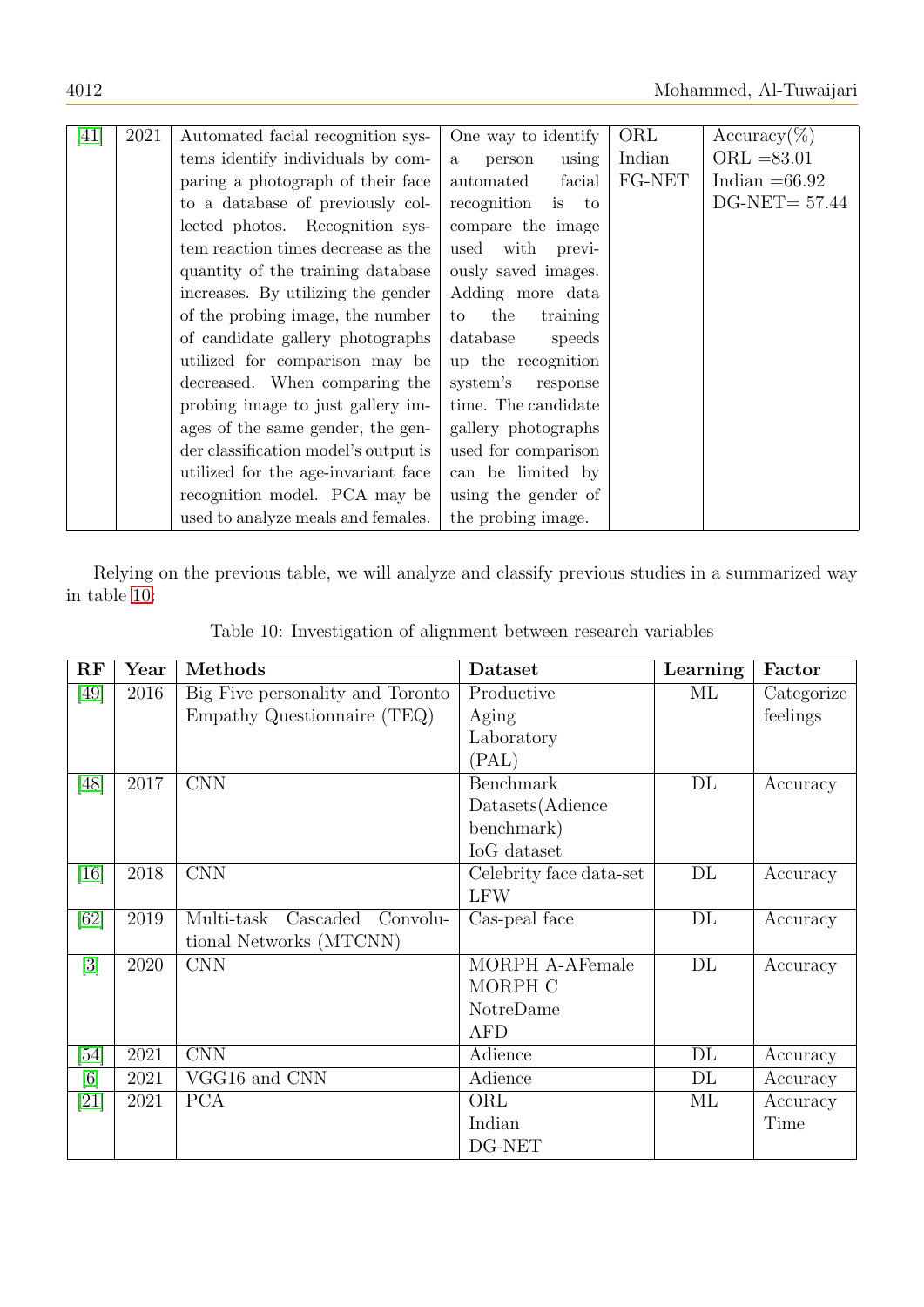#### 10. Conclusion

In the field of computer vision, face recognition is a challenging topic. It has grown in popularity in recent years due to its numerous uses in a number of sectors. Despite considerable research being undertaken on this subject, this article presented an overview of the problems, methodology, and applications of face recognition. Prior studies explored the words "age" and "gender." There is still an effort to design systems that correctly reflect how humans see faces and use the face's temporal development best. Recently, and more precisely during the last three years, the issue of identifying or exposing faces has taken on new relevance in terms of health and security, owing to the coronavirus and the widespread usage of masks. As a result, the area of facial recognition has grown rapidly. Numerous types of databases on face systems have evolved due to technological breakthroughs.

#### References

- <span id="page-16-9"></span>[1] S.H. Abdurrahim, S.A. Samad and A.B. Huddin, Review on the effects of age, gender, and race demographics on automatic face recognition, Vis. Comput. 34(11) (2018) 1617-–1630.
- [2] O.N.A. AL-Allaf, Review of face detection systems based artificial neural networks algorithms, Int. J. Multimed. Appl.  $6(1)$  (2014) 1—16.
- <span id="page-16-11"></span>[3] V. Albiero, K.S. Krishnapriya, K. Vangara, K. Zhang, M.C. King and K.W. Bowyer, Analysis of gender inequality in face recognition accuracy, Proc. - 2020 IEEE Winter Conf. Appl. Comput. Vis. Workshops, 2020, pp. 81—89.
- <span id="page-16-6"></span>[4] J. Alghamdi, R. Alharthi, R. Alghamdi, W. Alsubaie, R.Alsubaie, D. Alqahtani and R. Alshammari, A survey on face recognition algorithms, In 2020 3rd Int. Conf. Comput. Appl. Info. Secur. (ICCAIS), IEEE, 2020, pp. 1–5.
- <span id="page-16-1"></span>[5] O.Y. Al-Jarrah, P.D. Yoo, S. Muhaidat, G.K. Karagiannidis and K. Taha, *Efficient machine learning for big data*: A review, Big Data Res. 2(3) (2015) 87—93.
- <span id="page-16-16"></span>[6] F. Alonso-Fernandez, K. Hernandez-Diaz, S. Ramis, F.J. Perales and J. Bigun, Facial masks and soft-biometrics: Leveraging face recognition CNNs for age and gender prediction on mobile ocular images, IET Biometrics 10(5) (2021) 562-–580.
- <span id="page-16-5"></span>[7] R.R. Atallah, A. Kamsin, M.A. Ismail, S.A. Abdelrahman and S. Zerdoumi, Face recognition and age estimation implications of changes in facial features: A critical review study, IEEE Access, 6 (2018) 28290—28304.
- [8] S. Balaban, *Deep learning and face recognition: the state of the art*, Biometric Surveill. Technol. Hum. Act. Identif. XII 9457 (2015) 94570B.
- <span id="page-16-15"></span>[9] P. Belhumeur, J. Hespanha and D. Kriegman,  $\tilde{O}$ Eigenfaces vs. Fisherfaces: Recognition using class specific linear projection, IEEE Trans. Pattern Anal. Machine Intell. 1997, pp. 711–720.
- <span id="page-16-13"></span>[10] M.K. Benkaddour, S. Lahlali and M. Trabelsi, Human age and gender classification using convolutional neural network, 2020 2nd Int. Work. Human-Centric Smart Environ. Heal. Well-Being, IHSH 2020, (2021) 215-–220.
- <span id="page-16-7"></span>[11] L. Best-Rowden, H. Han, C. Otto, B.F. Klare and A.K. Jain, Unconstrained face recognition: Identifying a person of interest from a media collection, IEEE Trans. Inf. Forensics Secur. 9(12) (2014) 2144—2157.
- <span id="page-16-2"></span>[12] D. Bhati and V. Gupta, Survey –a comparative analysis of face recognition technique, Int. J. Eng. Res. Gen. Sci. 3(2) (2015) 597—609.
- <span id="page-16-14"></span>[13] A. Clapés, O. Bilici, D. Temirova, E. Avots, G. Anbarjafari and S. Escalera, From apparent to real age: gender, age, ethnic, makeup, and expression bias analysis in real age estimation, Proc. IEEE Conf. Comput. Vision Pattern Recogn. Workshops, 2018, pp. 2373–2382.
- <span id="page-16-12"></span>[14] A. Dehghan, E.G. Ortiz, G. Shu and S.Z. Masood, *DAGER: Deep age, gender and emotion recognition using* convolutional neural network, arXiv preprint arXiv:1702.04280, (2017).
- <span id="page-16-4"></span>[15] H. Deng, Z. Feng, G. Qian, X. Lv, H. Li and G. Li, MFCosface: a masked-face recognition algorithm based on large margin cosine loss, Appl. Sci. 11(16) (2021).
- <span id="page-16-10"></span>[16] A. Dhomne, R. Kumar and V. Bhan, Gender recognition through face using deep learning, Procedia Comput. Sci. 132 (2018) 2-–10.
- <span id="page-16-8"></span>[17] J. Galbally, S. Marcel and J. Fierrez, Biometric antispoofing methods: A survey in face recognition, IEEE Access, 2 (2014) 1530-–1552.
- <span id="page-16-0"></span>[18] G. Guo and N. Zhang, A survey on deep learning based face recognition, Comput. Vis. Image Underst.189 (2019) 102805.
- <span id="page-16-3"></span>[19] W. Hariri, Efficient masked face recognition method during the COVID-19 pandemic, Signal, Image Video Process, (2021) 1–8.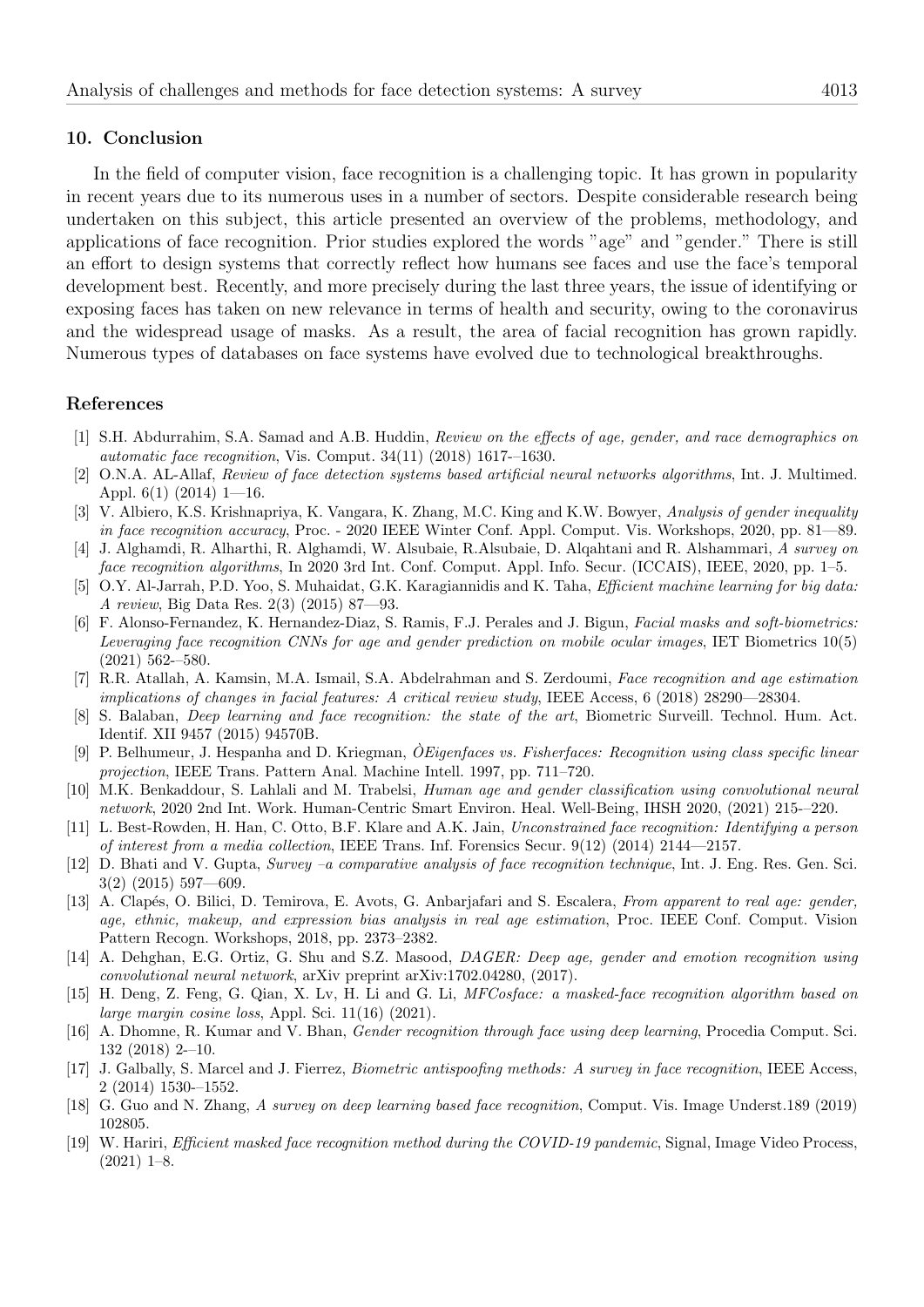- <span id="page-17-19"></span>[20] M. Hassaballah and S. Aly, Face recognition: Challenges, achievements and future directions, IET Comput. Vis. 9(4) (2015) 614–626.
- <span id="page-17-25"></span>[21] C.Y. Hsu, L.E. Lin and C.H. Lin, Age and gender recognition with random occluded data augmentation on facial images, Multimed. Tools Appl. 80(8) (2021) 11631-–11653.
- <span id="page-17-23"></span>[22] G.B. Huang, M. Ramesh, T. Berg and E. Learned-Miller, Labeled Faces in the Wild: A Database for Studying Face Recognition in Unconstrained Environments, University of Massachusetts, Amherst, Technical Report 07-49, 2007.
- <span id="page-17-20"></span>[23] M. Jacquet and C. Champod, Automated face recognition in forensic science: Review and perspectives, Forensic Sci. Int. 307 (2020).
- <span id="page-17-15"></span>[24] B. Kamgar-Parsi, W. Lawson and B. Kamgar-Parsi, Toward development of a face recognition system for watchlist surveillance, IEEE Trans. Pattern Anal. Mach. Intell. 33(10) (2011) 1925-–1937.
- [25] M.M. Kasar, D. Bhattacharyya and T.H. Kim, Face recognition using neural network: A review, Int. J. Secur. Appl. 10(3) (2016) 81—100.
- <span id="page-17-9"></span>[26] A.M.U.D. Khanday, A. Amin, I. Manzoor and R. Bashir, Face recognition techniques: A critical review, STM Journals, 5(2) (2018) 24-–30.
- <span id="page-17-11"></span>[27] K.G. Kim, Book review: Deep learning, Healthcare Inf. Res. 22(4) (2016) 351–354.
- <span id="page-17-1"></span>[28] M. Lal, K. Kumar, R.H. Arain, A. Maitlo, S.A. Ruk and H. Shaikh, Study of face recognition techniques: A survey, Int. J. Adv. Comput. Sci. Appl. 9(6) (2018) 42–49.
- <span id="page-17-5"></span>[29] S.Z. Li and A.K. Jain, *Handbook of Face Recognition*, Springer Science & Business Media, 2014.
- <span id="page-17-18"></span>[30] P. Li, L. Prieto, D. Mery and P. Flynn, Face recognition in low quality images: A survey, arXiv preprint arXiv:1805.11519, 1(1) (2018).
- <span id="page-17-13"></span>[31] K.G. Liakos, P. Busato, D. Moshou, S. Pearson and D. Bochtis, Machine learning in agriculture: A review, Sensors 18(8) (2018) 1-–29.
- <span id="page-17-14"></span>[32] S. Liu and S.S. Agaian, COVID-19 face mask detection in a crowd using multi-model based on YOLOv3 and hand-crafted features, Multimodal Image Exploitation and Learning 2021, International Society for Optics and Photonics, 11734 (2021).
- <span id="page-17-22"></span>[33] Z. Liu, P. Luo, X. Wang and X. Tang, Deep learning face attributes in the wild, Proc. Int. Conf. Comput. Vision . 2015.
- <span id="page-17-2"></span>[34] J.J. Lv, C. Cheng, G.D. Tian, X.D. Zhou and X. Zhou, *Landmark perturbation-based data augmentation for* unconstrained face recognition, Signal Process. Image Commun. 47 (2016) 465–475.
- <span id="page-17-0"></span>[35] A. Mallikarjuna Reddy, V. Venkata Krishna and L. Sumalatha, Face recognition approaches: A survey, Int. J. Eng. Technol. 7(4-6) (2018) 117-–121.
- <span id="page-17-16"></span>[36] M. Mann and M. Smith, Automated facial recognition technology: Recent developments and regulatory options, Univ. N.S.W. Law J. 40(1) (2017).
- <span id="page-17-7"></span>[37] I. Masi, Y. Wu, T. Hassner and P. Natarajan, Deep face recognition: A survey, Proc. 31st Conf. Graph. Patterns Images, SIBGRAPI 2018, (2019) 471-–478.
- <span id="page-17-21"></span>[38] S.E. Mason, Age and gender as factors in facial recognition and identification, Exp. Aging Res. 12(3) (1986) 151—154.
- <span id="page-17-4"></span>[39] A.H. Miry, Face detection based on multi facial feature using fuzzy logic, Al-Mansour J. 21 (2014) 15–30.
- <span id="page-17-12"></span>[40] R. Mu and X. Zeng, A review of deep learning research, KSII Trans. Internet Inf. Syst. 13(4) (2019) 1738—1764.
- <span id="page-17-26"></span>[41] J.S. Nayak and M. Indiramma, An approach to enhance age invariant face recognition performance based on gender classification, J. King Saud. Univ. Comput. Inf. Sci. (2021).
- <span id="page-17-3"></span>[42] J.I. Olszewska, Automated Face Recognition: Challenges and Solutions, IntechOpen 2016.
- <span id="page-17-24"></span>[43] K. Panetta, Q. Wan, S. Agaian, S. Rajeev, S. Kamath, R. Rajendran, S.P. Rao, A. Kaszowska, H.A. Taylor, A. Samani and X. Yuan, A comprehensive database for benchmarking imaging systems, IEEE Trans. Ppattern Anal. Machine Intell. 42(3) (2018) 509–520.
- <span id="page-17-17"></span>[44] N. Pinto, Z. Stone, T. Zickler and D. Cox, Scaling up biologically-inspired computer vision: A case study in unconstrained face recognition on facebook, IEEE Comput. Soc. Conf. Comput. Vis. Pattern Recognit. Work (2011) 35–42.
- <span id="page-17-8"></span>[45] R. Ramachandra and C. Busch, Presentation attack detection methods for face recognition systems: A comprehensive survey, ACM Comput. Surv. 50(1) (2017).
- <span id="page-17-10"></span>[46] R. Ranjan, A. Bansal, J. Zheng, H. Xu, J. Gleason, B. Lu, A. Nanduri, J.C. Chen, C.D. Castillo and R. Chellappa, A fast and accurate system for face detection, identification, and verification, IEEE Transactions on Biometrics, Behav. Ident. Sci. 1(2) (2019) 82–96.
- <span id="page-17-6"></span>[47] S.K. Rath and S.S. Rautaray, A survey on face detection and recognition techniques in different application domain, Int. J. Mod. Educ. Comput. Sci. 6(8) (2014) 34–44.